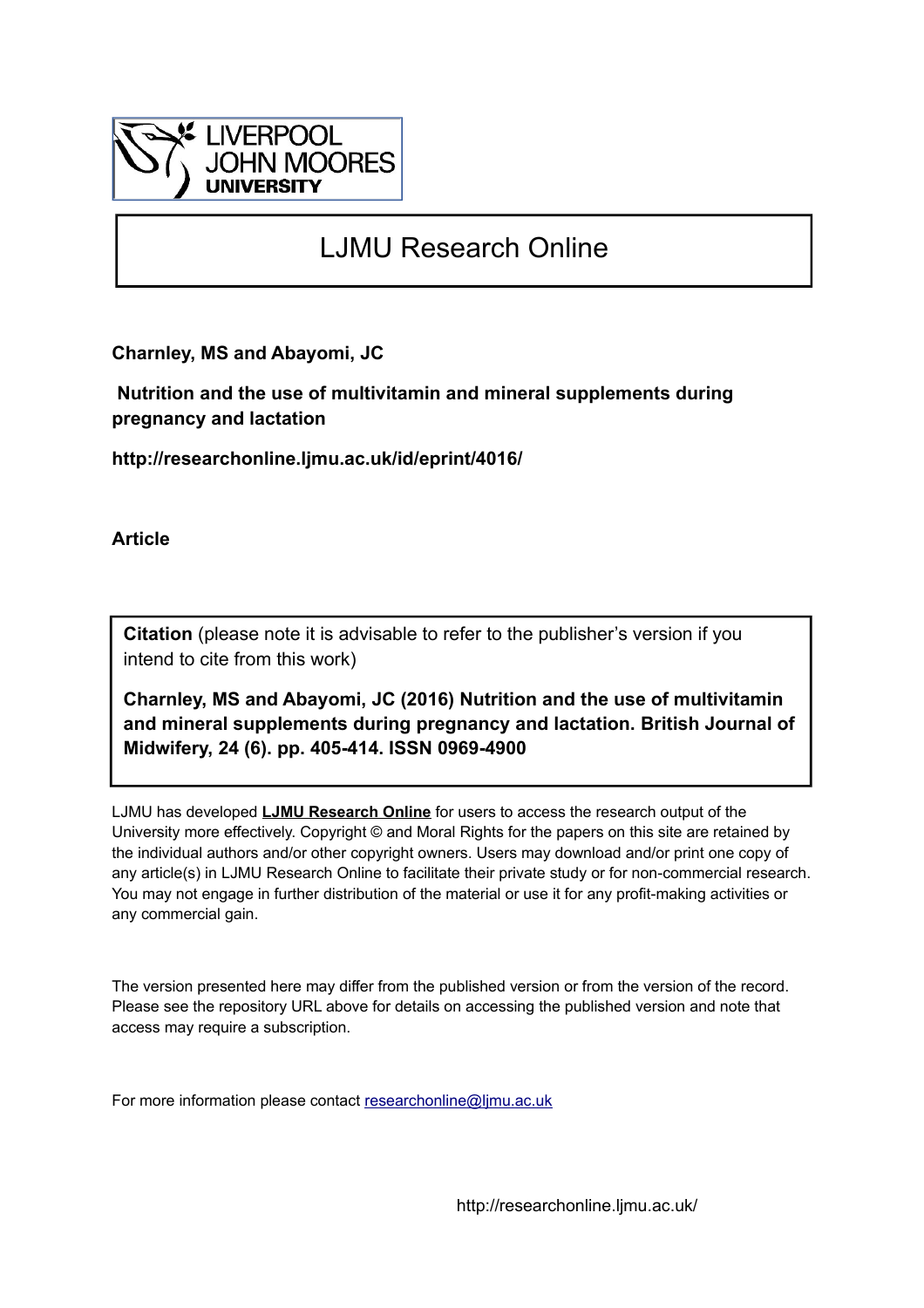# **Micronutrients and the use of vitamin and mineral supplements during pregnancy and lactation**

# **Margaret Charnley PhD & Julie Abayomi PhD, RD.**

# **Faculty of Education, Health & Community, Liverpool John Moores University**

# **Email: [M.S.Charnley@ljmu.ac.uk](mailto:M.S.Charnley@ljmu.ac.uk) & [J.C.Abayomi@ljmu.ac.uk](mailto:J.C.Abayomi@ljmu.ac.uk)**

A pregnant women's dietary can have profound effects on pregnancy outcomes and adult disease risk in offspring. This is particularly so of some vulnerable groups of pregnant women including adolescents, vegetarians and vegan, underweight women, obese women and women who have undergone bariatric surgery. These groups present nutritional challenges and require additional supervision during pregnancy. This paper discusses the effects of dietary supplements in relation to the specific needs of the aforementioned groups in comparison to the needs of the general pregnant population.

# **Introduction**

Optimal birth weight is often seen as the primary indicator of a positive pregnancy outcome and a low birth weight or a baby born small for gestational age is indicative of impaired foetal development (Gluckman et al. 2005). However, cardiovascular disease (CVD), obesity, type 2 diabetes mellitus (T2DM) and depression associated with birth weights within the range for normal birth weight have also been observed (Jackson and Robinson 2001). This suggests that nutritional factors play an important role in foetal development and pregnancy outcomes. Pregnancy is a time when the maternal diet is essential not only for the health and well being of the mother but also for the healthy development of the growing foetus. There has been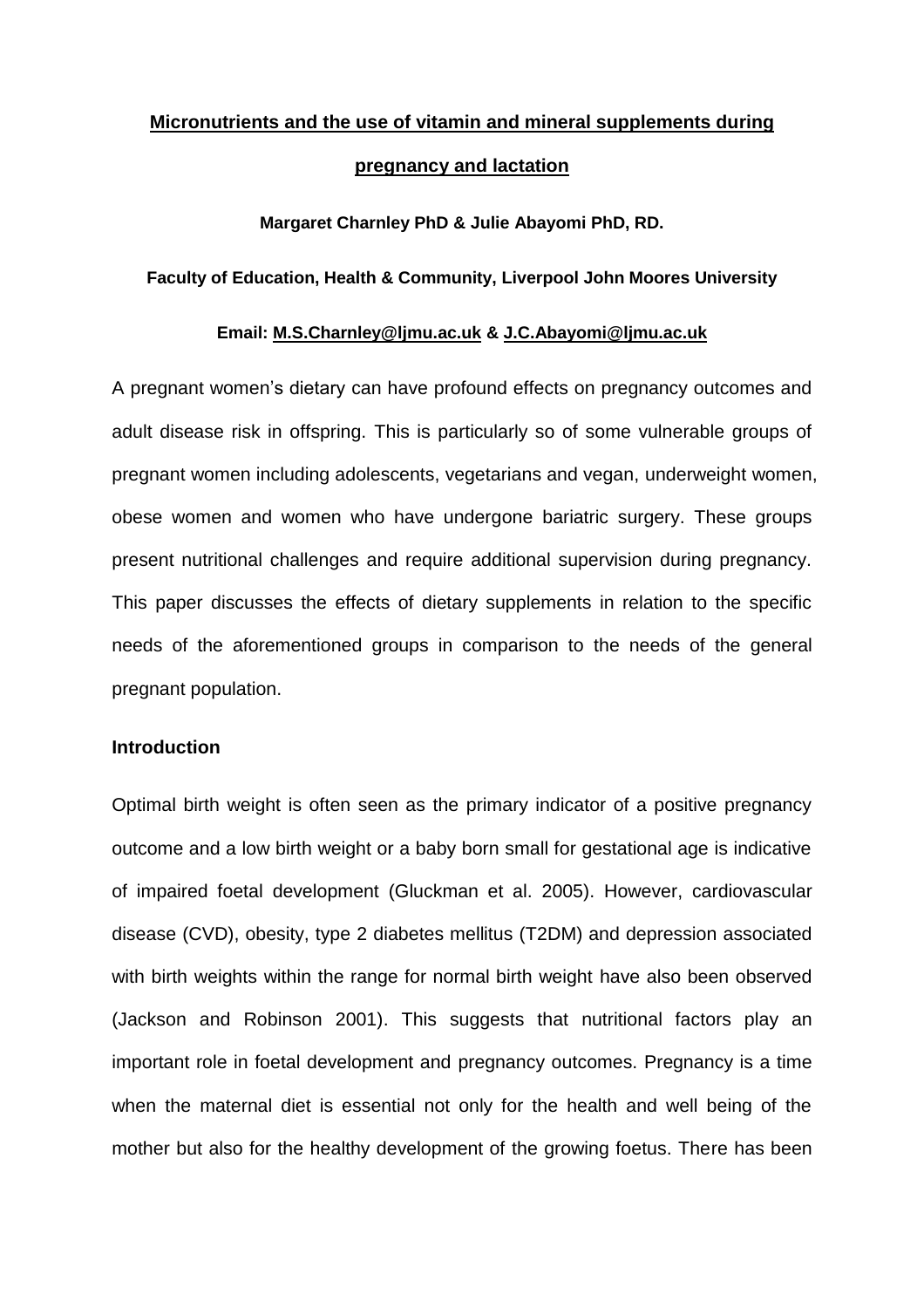more focus on maternal diet in the last few years, highlighting the consequences of sub-optimal nutrition in terms of pregnancy outcomes and long-term risks to offspring. There is a growing body of evidence linking maternal diet with an increased risk for adult onset metabolic diseases such as T2DM, CVD and some cancers (Poston 2011; Blumfeld et al. 2012; Rao et al. 2012; Wood-Bradley et al. 2013). Furthermore, research by Nyaradi et al. (2013) has highlighted that micronutrients such as vitamin B<sub>12</sub>, folate, zinc and iodine play a role in the neurocognitive development of babies and children.

The majority of people in developed nations, including the UK, receive an adequate supply of micronutrients if they consume a normal balanced diet which meets their normal energy requirements and contains all the main food groups such as fruit & vegetables; milk & dairy; bread & cereals and meat and non-meat alternatives;. However, there are some vulnerable populations where these requirements may not be met and pregnancy increases this risk (Berti et al. 2011).

## **Micronutrients**

Micronutrients are defined as vitamins, minerals and trace elements. They are required in tiny amounts, for various essential functions, in either milligrams or micrograms per day but have no calorific value (Bender 1995). The required amounts are variable at population level but for the avoidance of deficiencies, dietary reference values (DRV's) have been established for most of the micronutrients for pregnancy and lactation. Dietary reference values are a guide to the amount of nutrients that are sufficient or more than sufficient for the majority of the population. For vitamins and minerals DRV's are defined as the reference nutrient intake (RNI) or lower reference nutrient intake (LRNI) and represent the upper and lower values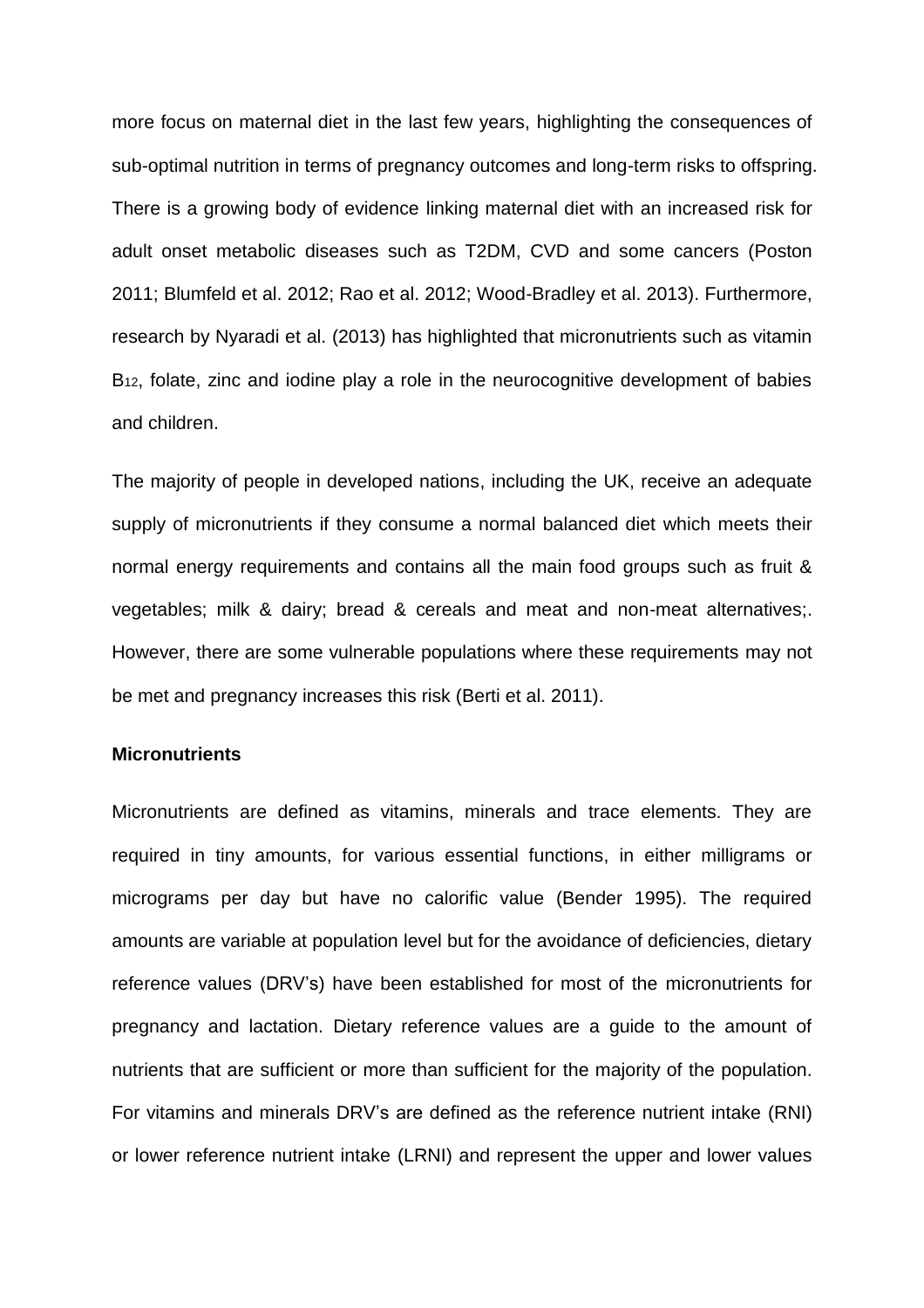of normal range for population requirements. The amounts recommended assume a normal population distribution and may be insufficient for some pregnant populations, pregnant women with obesity and some ethnic minorities for example. Table 1 illustrates those micronutrients that have an additional requirement during pregnancy and/or lactation.

| Nutrient/<br>DRV's for<br>females 19-<br>50yrs (COMA<br>1991) | <b>Principle functions</b>                                            | DRV's for<br>pregnancy/<br><b>lactation</b> | <b>Dietary sources</b>                                                                                     | <b>Deficiencies &amp;</b><br>symptoms                                                                    |
|---------------------------------------------------------------|-----------------------------------------------------------------------|---------------------------------------------|------------------------------------------------------------------------------------------------------------|----------------------------------------------------------------------------------------------------------|
| <b>Vitamin A</b><br>Retinol<br><b>ß-carotene</b><br>600µg/d   | Visual pigments in<br>retina, cell<br>differentiation,<br>antioxident | 700/900µg/d                                 | Liver, fish liver oils,<br>vegetables<br>(carrots), fats. milk<br>and cheese                               | <b>Night blindness</b><br>Keratinization of<br>skin                                                      |
| Vitamin $B_1$<br><b>Thiamin</b><br>0.8 <sub>m</sub> g/d       | Coenzyme in<br>metabolism of CHO,<br>fat & alcohol                    | $0.8 - 0.9*/1$ mg/d                         | Cereals, cereal<br>grain, beans, seeds,<br>nuts, fortified foods                                           | Beri Beri<br>(peripheral nerve<br>damage),<br>Wernicke-<br>Korsakoff<br>syndrome (CNS<br>lesions)        |
| Vitamin B <sub>2</sub><br><b>Riboflavin</b><br>$1.1$ mg/d     | Coenzyme in<br>oxidation and<br>reduction reactions                   | 1.4/1.6mg/d                                 | Milk & dairy<br>products, meat<br>(liver), eggs, green<br>leafy vegetables if<br>eaten in large<br>amounts | Lesions to corner<br>of mouth, lips,<br>tongue.<br>Sebhorreic<br>dermatitis                              |
| Vitamin B <sub>6</sub><br>Pyridoxine<br>1.2 <sub>mg/d</sub>   | Coenzyme in<br>metabolism of amino<br>acids                           | 1.2**/1.2**mg/d                             | Nuts, meat, fish,<br>wholegrain cereals<br>and beans                                                       | Very rare but in<br>extreme cases can<br>cause disorders of<br>amino acid<br>metabolism &<br>convulsions |
| Vitamin B <sub>12</sub><br>Cobalamin<br>$1.5\mug/d$           | Coenzyme in<br>metabolism of folic<br>acid and cell division          | $1.5**/2.0$ µg/d                            | Meat, eggs & dairy<br>products                                                                             | Pernicious<br>anaemia                                                                                    |
| Folate ***<br>$200 \mu g/d$                                   | Coenzyme in single<br>carbon transfer<br>reactions                    | 300/260µg/d                                 | Green leafy<br>vegetables, yeast,<br>liver, fortified<br>cereals                                           | Megaloblastic<br>anaemia,<br>Implicated in<br>NTD's during<br>pregnancy                                  |

| Table 1: Characteristics of micronutrients (Bender 2002, Strain and Cashman 2002) |  |
|-----------------------------------------------------------------------------------|--|
|-----------------------------------------------------------------------------------|--|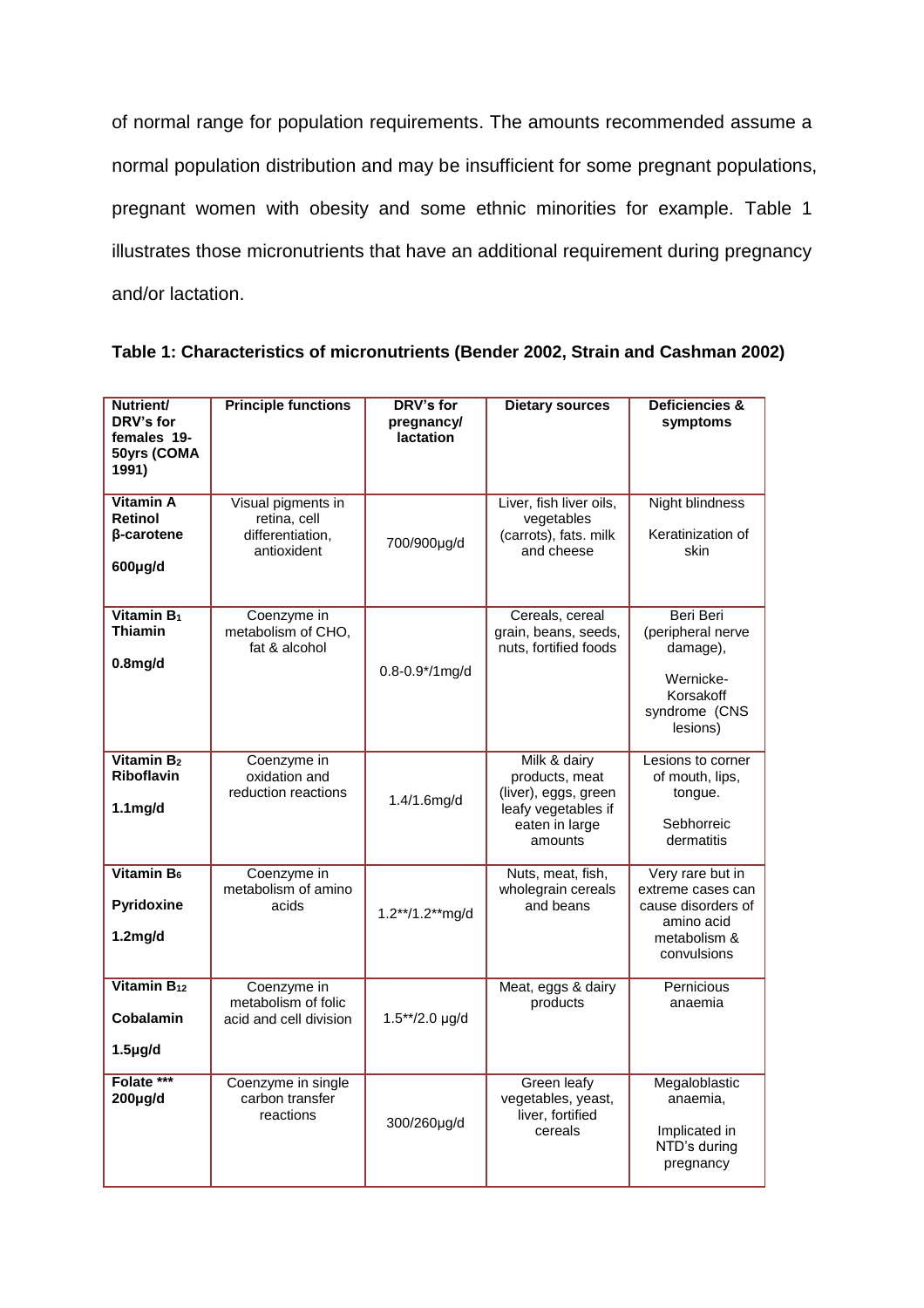| Vitamin C<br><b>Ascorbic</b><br>acid<br>40mg/d | Cofactor for oxidase<br>enzyme reactions,<br>antioxidant, assists in<br>absorption of non-<br>haem iron, wound<br>healing                                                                                                | 40-50*/70mg/d         | Fruit & vegetables<br>(inc potatoes)                                                                                                                                | Scurvy, impaired<br>wound healing,<br>loss of dental<br>cement.<br>subcutaneous<br>haemorrhage                                                                                               |
|------------------------------------------------|--------------------------------------------------------------------------------------------------------------------------------------------------------------------------------------------------------------------------|-----------------------|---------------------------------------------------------------------------------------------------------------------------------------------------------------------|----------------------------------------------------------------------------------------------------------------------------------------------------------------------------------------------|
| <b>Vitamin D</b><br>Calciferol<br>N/A          | Maintenance of<br>calcium balance.<br>enhances intestinal<br>absorption of Ca <sup>2+</sup> ,<br>mobilises bone<br>mineral                                                                                               | 10/10µg/d             | Fats & oils, meat &<br>meat products, fish,<br>fortified foods, milk                                                                                                | Rickets (impaired<br>bone<br>mineralisation)<br>Osteomalacia<br>(demineralisation<br>of bone)                                                                                                |
| Calcium<br>700mg/d                             | Bone & teeth<br>formation and<br>maintenance<br>Nerve impulse<br>transmission, muscle<br>contraction, blood<br>clotting                                                                                                  | 700**/1250 mg/d       | Dairy, fish, meat,<br>bread, spinach,<br>watercress,<br>broccoli, peas, tofu                                                                                        | Osteoporosis<br>(reduced bone<br>mass)<br>Hypertension (inc<br>pre-eclampsia),<br>colon cancer                                                                                               |
| <b>Iron</b><br>14.8mg/d                        | Forms part of<br>haemoglobin<br>molecule that<br>transports oxygen<br>from lungs to tissues,<br>component of various<br>enzymes that<br>regulate immune<br>system functioning<br>and energy<br>production                | 14.8**/14.8**<br>mg/d | Haem iron from<br>meat (liver) & fish<br>Non-haem iron from<br>legumes, green<br>vegetables, nuts,<br>dried fruits                                                  | Iron deficiency<br>anaemia $\rightarrow$<br>fatigue,<br>restlessness,<br>impaired cognitive<br>performance,<br>thermoregulation,<br>immune response.                                         |
| lodine<br>$140$ µg/d                           | Constituent of thyroid<br>hormones thyroxine<br>(T <sub>4</sub> ) & triidothyronine<br>$(T_3)$ that modify<br>development &<br>growth, stimulate<br>enzyme synthesis,<br>oxygen consumption<br>& basal metabolic<br>rate | 140**/140** µg/d      | Milk, seafoods,<br>iodized salt                                                                                                                                     | Goitre (enlarged<br>thyroid gland)<br>Congenital mental<br>and growth<br>retardation.<br>Pregnancy $\rightarrow$<br>cretinism in<br>offspring                                                |
| <b>Magnesium</b><br>270mg/d                    | Acts as a co-factor for<br>enzymes requiring<br>ATP<br>Maintains electrical<br>potential in nerve and<br>muscle membranes                                                                                                | 270**/320mg/d         | Green leafy<br>vegetables, cereals.<br>Meat and animal<br>products rich<br>sources but<br>simultaneous<br>intakes of calcium &<br>protein reduce<br>bioavailability | Deficiencies very<br>rare and only seen<br>as a secondary<br>complication of a<br>primary disease<br>state or as a result<br>of rare genetic<br>abnormalities of<br>magnesium<br>homeostasis |
| <b>Phosphorous</b><br>550mg/d                  | Component of<br>nucleotides, nucleic<br>acid and ATP; occurs<br>as phospholipids, a<br>major components of<br>cellular membranes.<br>Supports tissue                                                                     | 550**/990mg/d         | Ubiquitously found<br>in all natural foods<br>but rich sources<br>include dairy<br>products, meat, fish,<br>eggs, tofu,<br>vegetables                               | Deficiency only<br>evident as a result<br>of near total<br>starvation                                                                                                                        |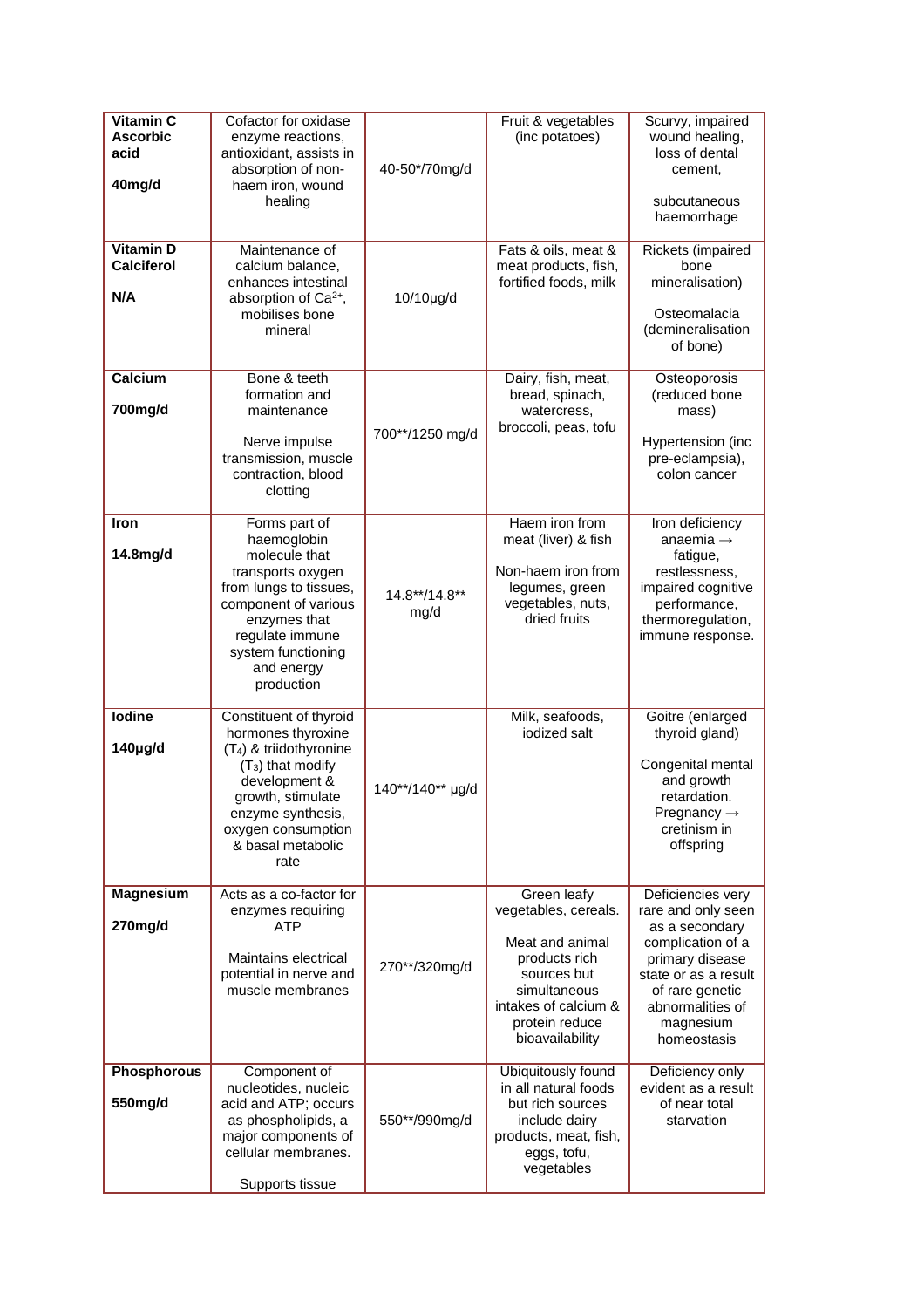|                           | growth through<br>pregnancy and<br>lactation                                                                                                                                                |               |                                                                               |                                                                                                                       |
|---------------------------|---------------------------------------------------------------------------------------------------------------------------------------------------------------------------------------------|---------------|-------------------------------------------------------------------------------|-----------------------------------------------------------------------------------------------------------------------|
| <b>Selenium</b><br>60µg/d | Integral component of<br>glutathione<br>peroxidases, potent<br>intracellular<br>antioxidant enzymes                                                                                         | 60**/75µg/d   | Fish, shellfish, red<br>kidney beans, Brazil<br>nuts, lentils, liver,<br>pork | Keshan disease<br>associated with<br>selenium depleted<br>soil in areas of<br>China<br>Sub-optimal<br>selenium status |
|                           |                                                                                                                                                                                             |               |                                                                               | may predispose to<br>other deleterious<br>conditions but can<br>be ameliorated by<br>vitamin E                        |
| <b>Zinc</b><br>7.0mg/d    | Constituent of many<br>regulatory & catalytic<br>enzymes responsible<br>for signal transduction<br>& gene expression,<br>structural role as zinc<br>finger motifs in<br>proteins, DNA & RNA | $7**/13$ mg/d | Lean meat<br>(offal), seafoods,<br>dairy, pulses,<br>wholegrains,             | Growth retardation<br>In pregnancy,<br>preterm delivery,<br>low birth weight                                          |

\* Last trimester only **\*\*** No increment

\*\*\* Recommendation for all women to take 400µg folic acid supplement pre-conceptually until 12 weeks gestation (women with previous NTD, RCOG recommended to take 5mg folic acid).

The majority of micronutrients can be derived from a variety of fresh, frozen and canned fruit and vegetables, wholegrains, legumes, beans and pulses, lean meats and up to 2 portions of oily fish per week (during pregnancy) (Williamson 2006). There are additional benefits to consuming fruit and vegetables. Most plant foods have a complex matrix containing many bioactive compounds, known as phytochemicals, in addition to multiple vitamins and minerals and there is growing evidence to suggest that there is an additive and synergistic relationship between phytochemicals and micronutrients enabling optimum bioavailability, absorption and utilisation (Liu 2013). Additionally, evidence suggests that many phytochemicals found in fruit, vegetables and whole grains have antioxidant, anti-inflammatory, antiobesity and chemo-preventative properties (Williams et al. 2013).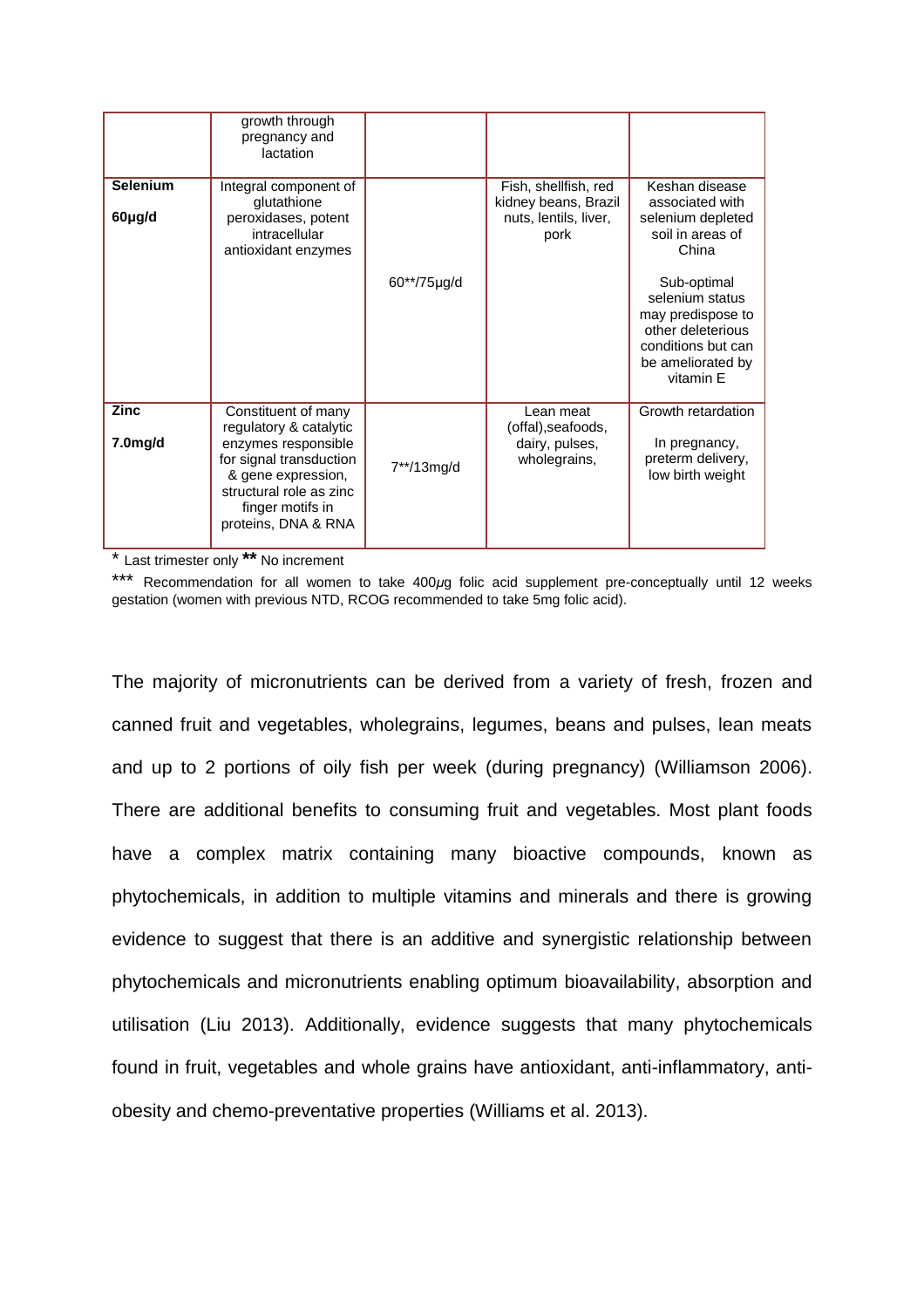There are also a number of fortified foods available including bread, breakfast cereals, spreads and beverages (Yang 2011). Fortified foods are one of the strategies used for modifying the diet at population level, the others being nutritional education and dietary supplements. However, there needs to be careful consideration given to dietary changes ensuring the requirements of specific populations with regard to suboptimal or excessive intakes. There is increasing availability of over the counter dietary supplements and (voluntarily) fortified foods. This has resulted in significant differences in micronutrient intakes within populations (Verkaik-Kloosterman et al 2012). Consequently, safe upper limits have been set for a number of nutrients. The upper limit is defined as the highest level of a nutrient that can be consumed that is likely to pose no risk for adverse effects in the general population. Consumption of a nutrient, above the safe upper limits, is likely to increase the risks of adverse effects, particularly in respect of damage to the developing foetus (Stanner 2000). This is an unlikely event for most nutrients if consumed as part of a normal balanced diet, however, concomitant intakes of fortified foods and dietary supplements may lead to excessive intakes. Additionally, many dietary supplements have 'overage' of nutrients and nutrient content can deviate by as much as 25-50% from that stated on the label (Yetley 2007). Overage ensures that the levels of the nutrient at the end of shelf life reflect the amounts indicated on the product label, consequently, there may be significantly more than what is stated at the start of its shelf life (EVN 2003). Therefore, supplement use within the pregnant population needs to be determined as early on as possible and inappropriate usage deterred.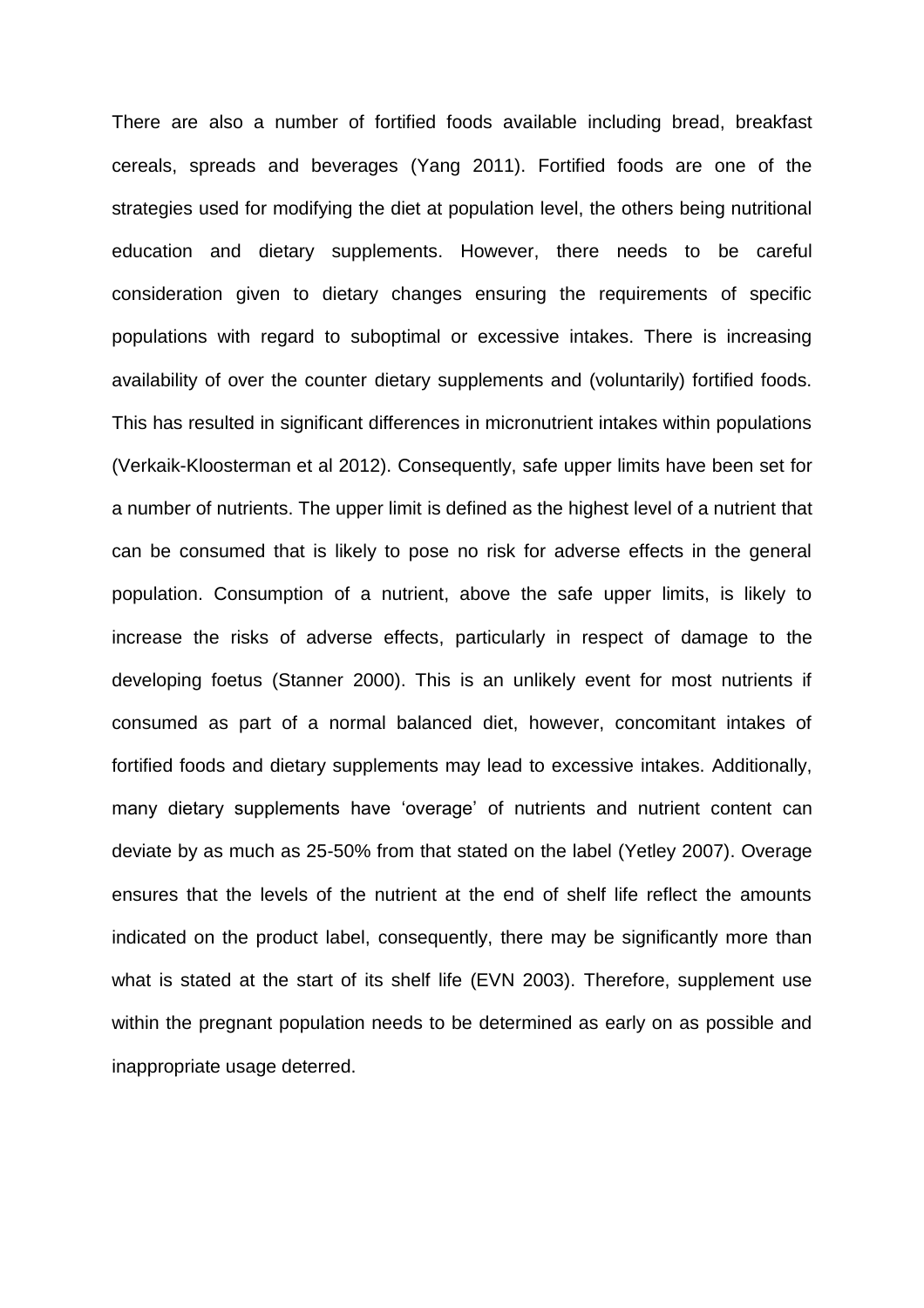## **Groups at risk of deficiencies**

There is risk of deficiencies of certain nutrients in some populations. Obese women, defined as having a BMI ≥30kg/m<sup>2</sup>, underweight women, defined as having a BMI ≤18.5kg/m<sup>2</sup>, adolescent girls, some ethnic minorities, vegetarians and vegans are at risk of impaired nutrient status particularly during pregnancy and breastfeeding.

# **Teenage pregnancy**

Adolescent females are particularly vulnerable during pregnancy as they are undergoing periods of growth and development, where there is a higher than usual requirement for nutrients. They are at much greater risk of delivering low birth weight (LBW) or small for gestational age (SGA) infants as a result of preferential nutritional partitioning (Jones et al. 2009). Data from the National Diet and Nutrition Survey (NDNS) suggest that teenage girls are below the lower reference nutrient intake (LRNI) for a number of nutrients including calcium, iron and folate. The LRNI is the amount of a nutrient that may be sufficient for a small minority in the population with lower than normal requirements but not enough for the majority. Moreover, there is likely to be competition for nutrients between the mother and foetus during an unplanned pregnancy (Williamson 2006). The risk for anaemia and poor maternal nutrition is much greater in this group and as such, increased neonatal mortality and morbidity, with intra-uterine growth restriction (IUGR), small for gestational age (SGA) and pre-term deliveries are more likely (Treffers et al. 2001). Furthermore, pregnant teenagers are less likely to access maternity care in early pregnancy and are more likely to miss appointments, therefore, missing out on essential early antenatal care and nutritional advice (DH 2008). Despite, the increased risks, pregnant teenagers do not receive additional nutritional support and advice is similar to that meted out to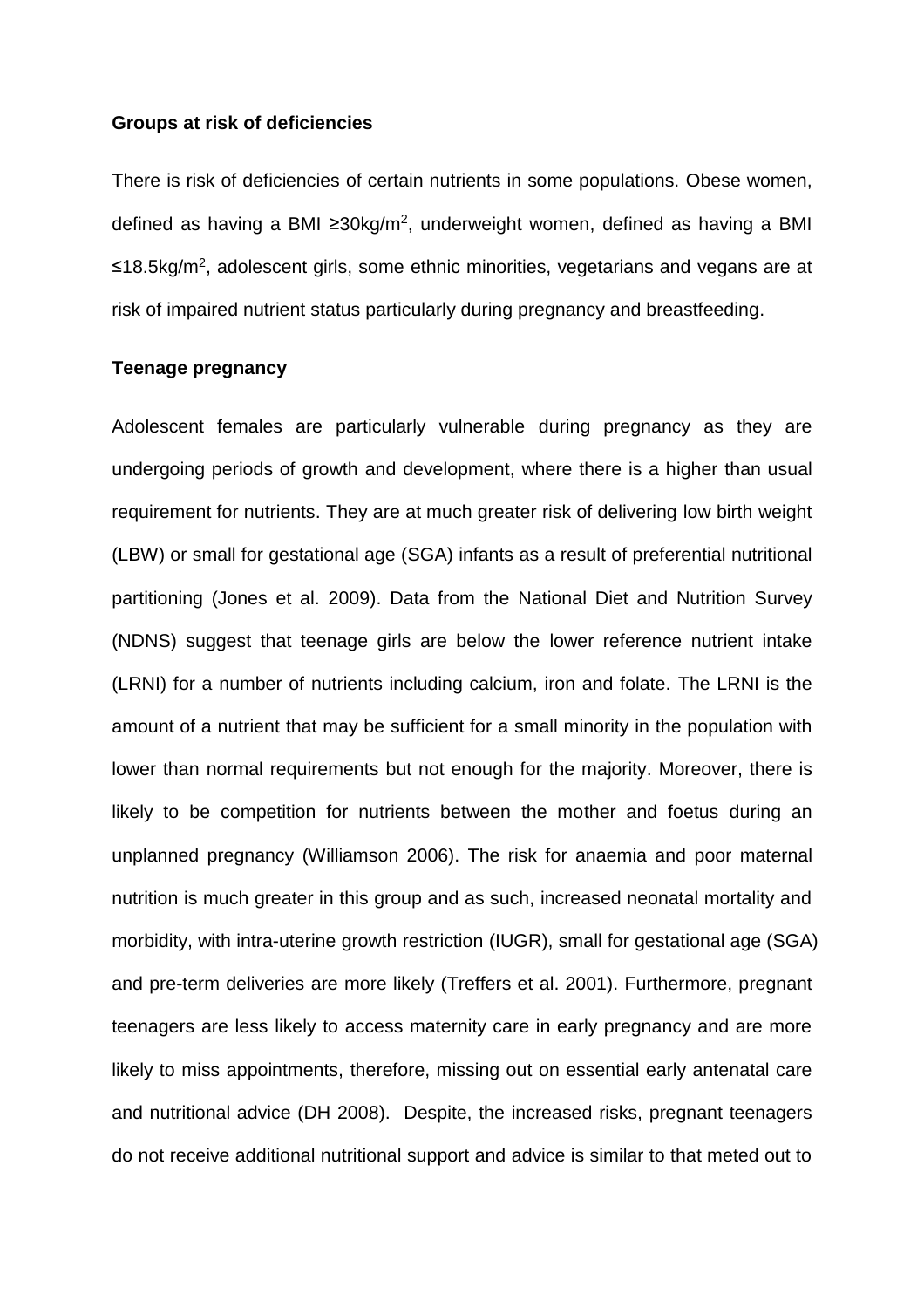all pregnant women with a recommendation for Healthy Start vitamins. Pregnant teenagers often have poor nutritional knowledge and inadequate dietary intakes, therefore, health professionals are in a position to educate them of the importance of a healthy balance diet during pregnancy or if required, signpost them to a registered nutritionist/dietitian (Derbyshire 2007). Montgomery (2003) suggests that making it as easy as possible for them by focussing on foods rather than nutrients and rewarding effort may help them to optimise their nutrition.

# **Ethnic minorities**

Women of certain ethnic origin living in Northern Europe and the UK are at risk of Vitamin D deficiency. This is likely due to cultural dress codes limiting exposure to sunlight, darker skin pigmentation and a lack of vitamin D rich foods in the diet (Judd 2013). Women of ethnic minorities are more likely to be vegetarian and/or have dietary restrictions because of religious practices. This has resulted in a resurgence of rickets in offspring, compounded by extended duration of breastfeeding and a lack of exposure to sunlight. This could be due to health related messages regarding sun exposure and cancer. Rickets may also result because of calcium deficiency; as such, calcium status needs to be assessed in addition to plasma 25 hydroxy vitamin D, which is the concentration measured to determine vitamin D status (Allgrove and Mughal 2014). Women who have travelled from poorer nations or under-developed countries may be deficient in other nutrients, such as iron, zinc, vitamins A,  $B_6$ ,  $B_{12}$ , C, E and riboflavin as a consequence of inadequate meat, and fruit and vegetable intakes (Zerfu et al. 2013). Iron deficiency anaemia is the most prolific nutrient deficiency in the world and has implications for low birth weight and pre-term delivery. Supplementation of iron during pregnancy may be insufficient to restore iron stores and correct the effects of anaemia (Scholl 2011).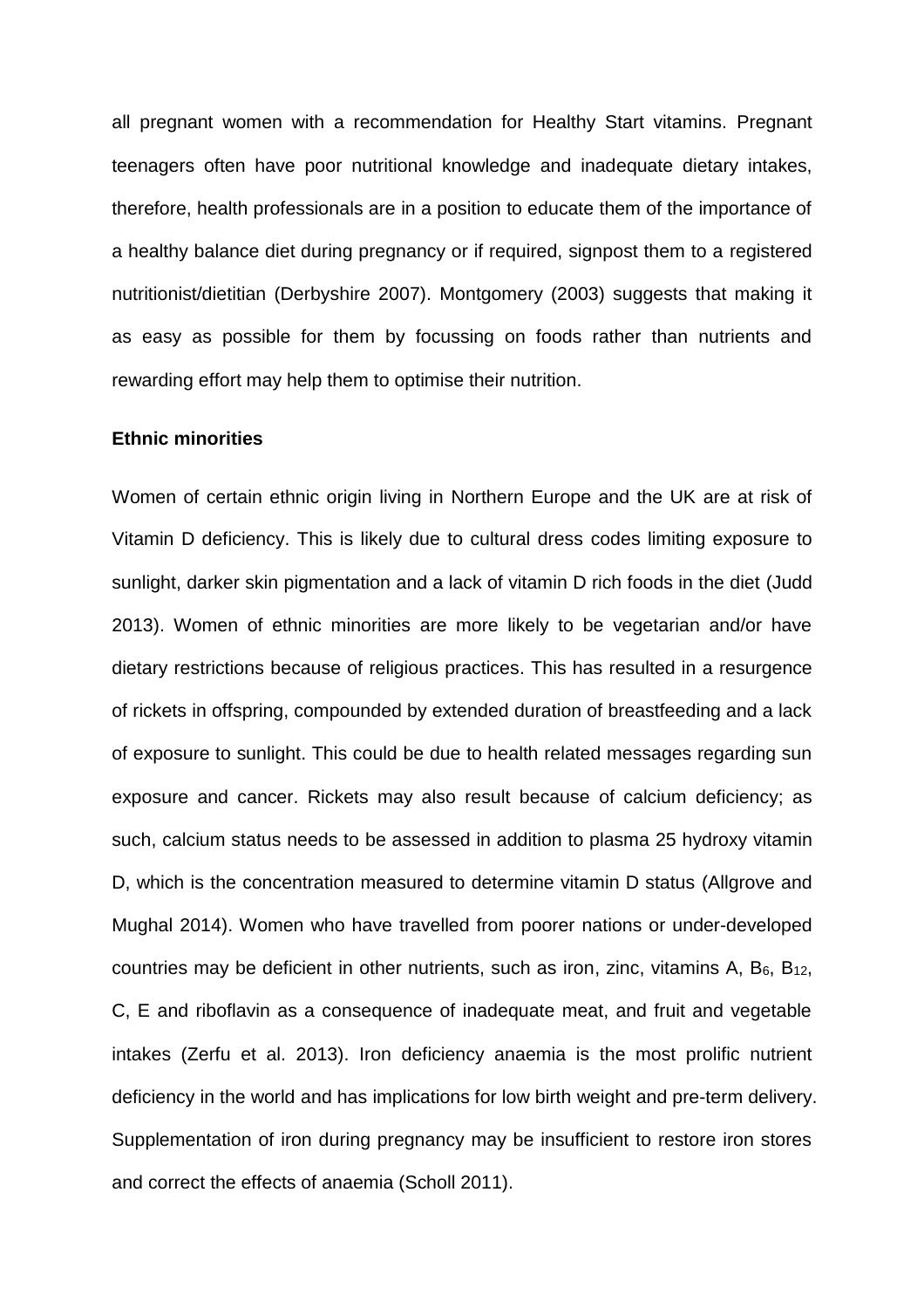#### **Vegetarians and vegans**

Vegetarians and vegans offer nutritional challenges during pregnancy as nutritional intakes can vary in vegetarians and vegans as much as the general population (Tyree 2012)., Nutrient intakes of calcium, vitamin B12, riboflavin and iodine in vegetarian and vegan populations, have been shown to be below RNI, particularly in vegans. Intakes for iron and zinc may also be vulnerable because of the exclusion of meat and fish from the diet. However, the majority of these requirements can be met with careful dietary planning and the inclusion of some fortified foods (Williamson 2006) and this is more likely to be achieved with the support and/or supervision of a registered dietitian/nutritionist. Physiological adaptations during pregnancy enable increased iron absorption as the need for iron increases throughout gestation. However, dietary intake alone is insufficient to ensure optimum utility and is therefore dependent on existing pre-pregnancy iron stores (Hallberg 2001). As such, in the vegetarian and vegan population, pre-natal iron supplementation maybe necessary to ensure sufficient iron stores to adequately sustain pregnancy and lactation.

### **Obesity**

The risks for adverse pregnancy outcomes are significantly increased in the obese population. Maternal risks include gestational diabetes mellitus (GDM); hypertensive disorders including pre-eclampsia. Foetal risks include macrosomia, neural tube defects (NTD), IUGR and genetic malformations (Cnattingus et al. 1998, Sebire et al. 2001). Inadequate dietary folate intake in the pre-conceptual period is associated with an increased risk for NTD's (Laurence 1983, cited in McMahon et al. (2013) and evidence from randomised controlled trials (RCT) shows an inverse dose-response relationship between folate status and NTD's (SACN, 2006). Therefore, all women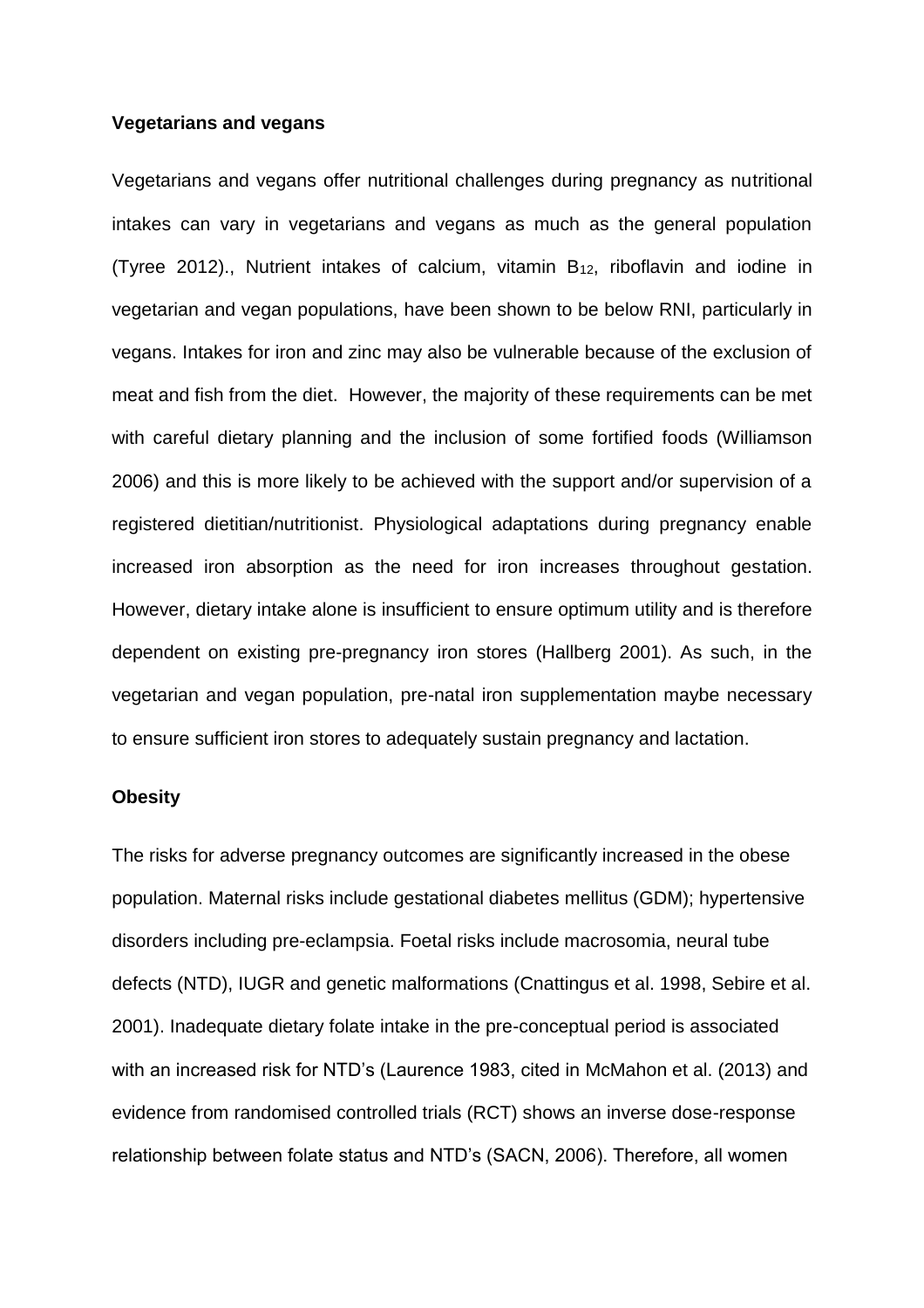are recommended to take a 400ug/d folic acid supplement pre-conceptually until at least 12 weeks gestation (NICE 2008a). However, women with a BMI ≥30kg/m<sup>2</sup> and women who are at increased risk of having a baby born with a NTD are recommended to take 5mg/d folic acid supplement (RCOG2014). This includes women who have previously had a baby born with a NTD, women with diabetes and women with a genetic variant of specific genes that code for enzymes associated with folate metabolism (SACN 2006).

Inadequate maternal nutrition is implicated in adverse pregnancy outcomes. Pregnant women with obesity are at increased risk for micronutrient deficiencies, this is often due to poor eating behaviours and a reliance on energy dense/ nutrient poor foods (Moran et al. 2013). Nutritional data gathered as part of the 'Fit for Birth' study at Liverpool Women's Hospital of pregnant women with a BMI ≥35kg/m<sup>2</sup>, demonstrated that although total energy intakes were only slightly below estimated average requirements (EAR) for energy, many of the women were below RNI for a range of micronutrients including iron, vitamin D, folate, iodine and calcium. Furthermore, when micronutrients were measured as a ratio of total energy, it was found that intakes declined between 16 weeks and 36 weeks gestation. These findings suggest a dilution of micronutrients, which are compounded even further when levels of underreporting are taken into consideration (Charnley 2015). Pregnant obese women are in need of much greater nutritional support and a multidisciplinary antenatal approach is advocated with direct referrals to dietetic services in line with NICE guidelines. A number of recent lifestyle intervention trials are nearing completion in which a multidisciplinary approach is being taken. All these studies have looked at behaviours in terms of dietary intake, physical activity levels and lifestyle. The UPBEAT trial, (Poston et al) The Lifestyles course (Lavender et al)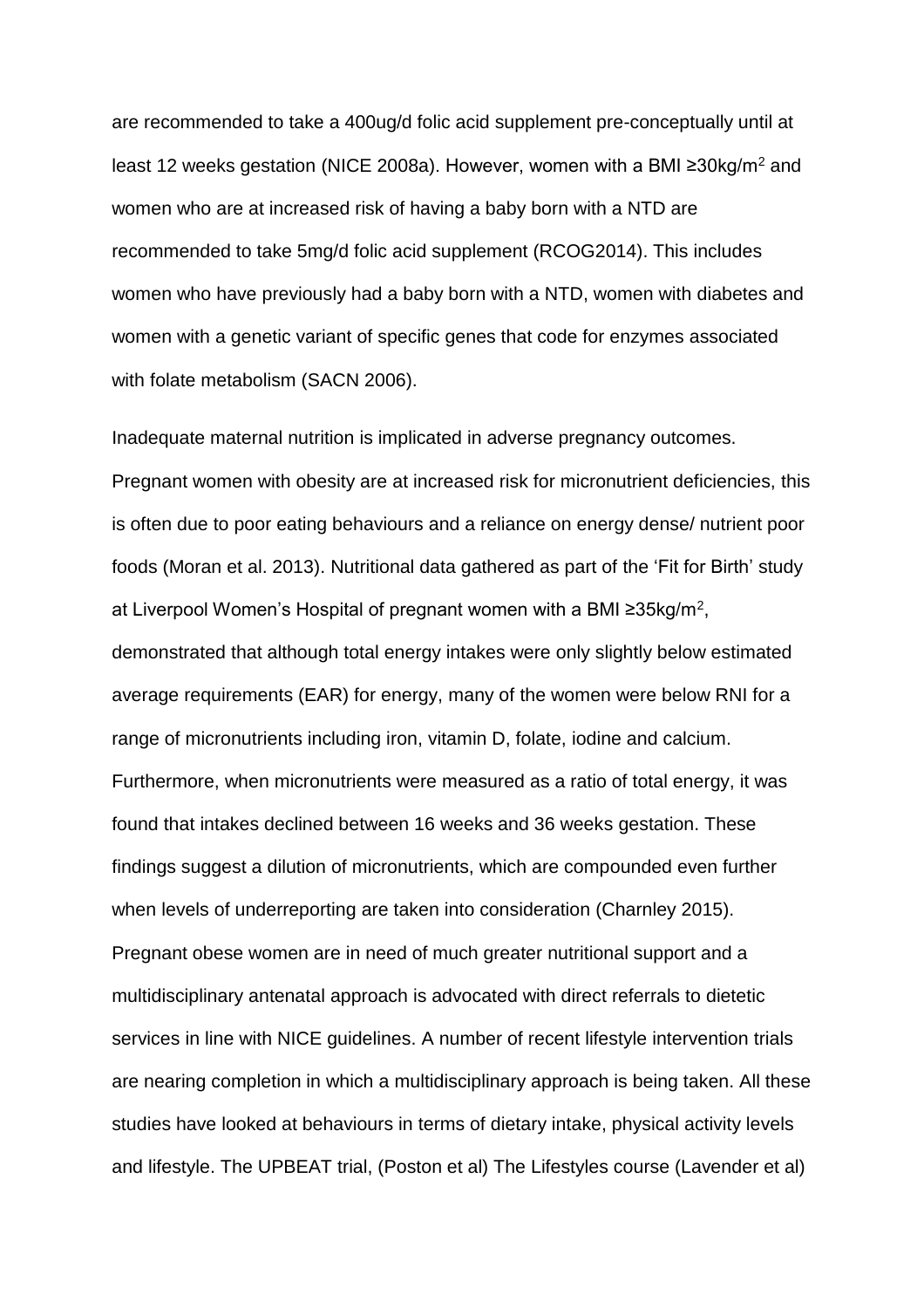and HELP trial (Simpson et al) are all aimed at improving pregnancy outcomes in the obese pregnant population using behavioural change techniques.

## **Underweight**

Underweight or low BMI ( $\leq 18.5$ kg/m<sup>2</sup>) is associated with impaired fertility (Williamson 2006) and underweight women who do conceive have a 72% increased risk of miscarrying in the first trimester compared to normal weight women (Bainbridge 2007). Maternal underweight is also known to impact on neonatal morbidity. A growing number of studies have shown that maternal underweight significantly increases the risk of LBW, SGA and preterm deliveries (Han et al. 2011, Jeric et al. 2013, Salihu et al. 2009). Low birth weight and IUGR have been identified as predictors for long term adult health risks such as coronary heart disease (CHD) and T2DM as a result of sub-optimal nutrition *in utero* and foetal programming (Barker et al. 2010, Gluckman et al. 2005, Osmond and Barker 2000). There is also evidence to suggest an association with pre-pregnancy maternal underweight and neurocognitive development in offspring. A study by Polanska et al. (2015) showed decreased language skills at 12 months and cognitive and motor development at 24 months in the offspring of women with a BMI  $\leq 18.5$ kg/m<sup>2</sup>.

## **Socio-economic status**

Obesity and underweight are both associated with low socio-economic status (SES) (Doak et al. 2004) and it is not uncommon to find both ends of the spectrum coexisting in some deprived wards. This was highlighted in a study in Liverpool by Abayomi et al. (2009) in which women's height, weight and BMI data along with postcodes were mapped using geographical information system (GIS) and 'hotspots' identified. A study by Fowles (2002) looked at differences between low income and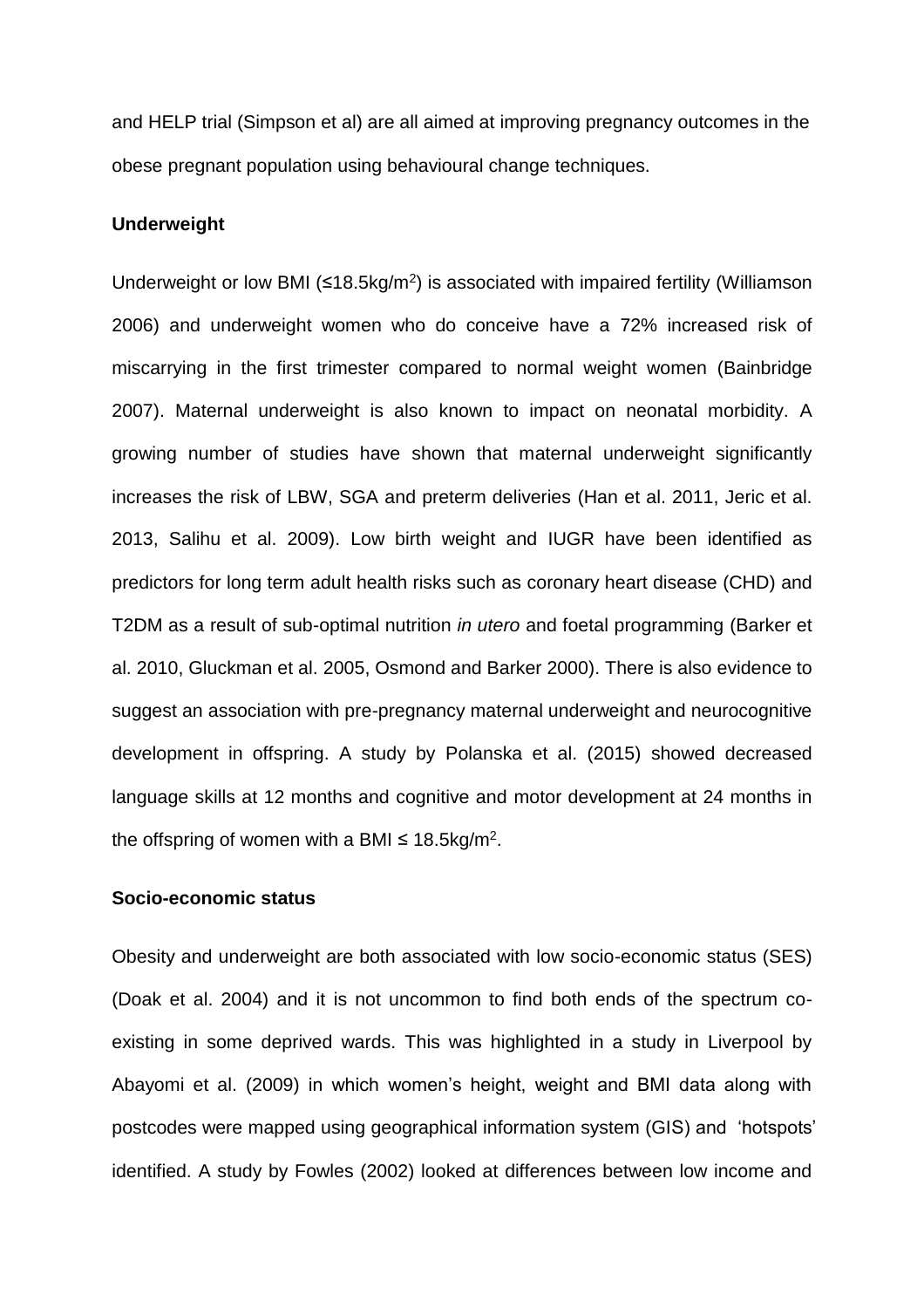middle income women in the USA in terms of nutritional knowledge, dietary intakes and weight gain during pregnancy. The study showed that weight gain in women with a low pre-pregnancy BMI was lower than that of women who had a high prepregnancy BMI, who tended to gain more weight than that recommended by Institute of Medicine (IOM). Additionally, the study found that nutritional requirements for pregnancy had not been achieved.in either of the groups even though energy from carbohydrate and protein intakes and percentage of energy from fat exceeded recommendations, as did that of sodium. Their dietary records showed an increased consumption of bread, fried or processed meat products such as fried chicken and hotdogs in the low income group. Positive dietary changes prior to and during pregnancy would help to improve both maternal wellbeing and neonatal outcomes.

### **Pregnancy following bariatric surgery**

Another subset of pregnant women that require attention is women who have undergone bariatric surgery prior to them becoming pregnant. This is a relatively new procedure and the possible repercussions of bariatric surgery on long-term offspring health are yet to be observed. Bariatric surgeons advise women to leave a minimum of 18 months following surgery before attempting to conceive to allow for weight stabilisation thus decreasing the risk of maternal and foetal malnutrition resulting in SGA (Edwards 2005). However, a study by Devlieger et al (2014) looking at the nutrient status of 49 pregnant (18 following restrictive surgery and 31 following malabsorptive surgery) found that most nutrients were depleted at 12 weeks gestation and declined significantly throughout pregnancy, despite self-reported intakes of supplements during trimester 1 and additional supplement intake during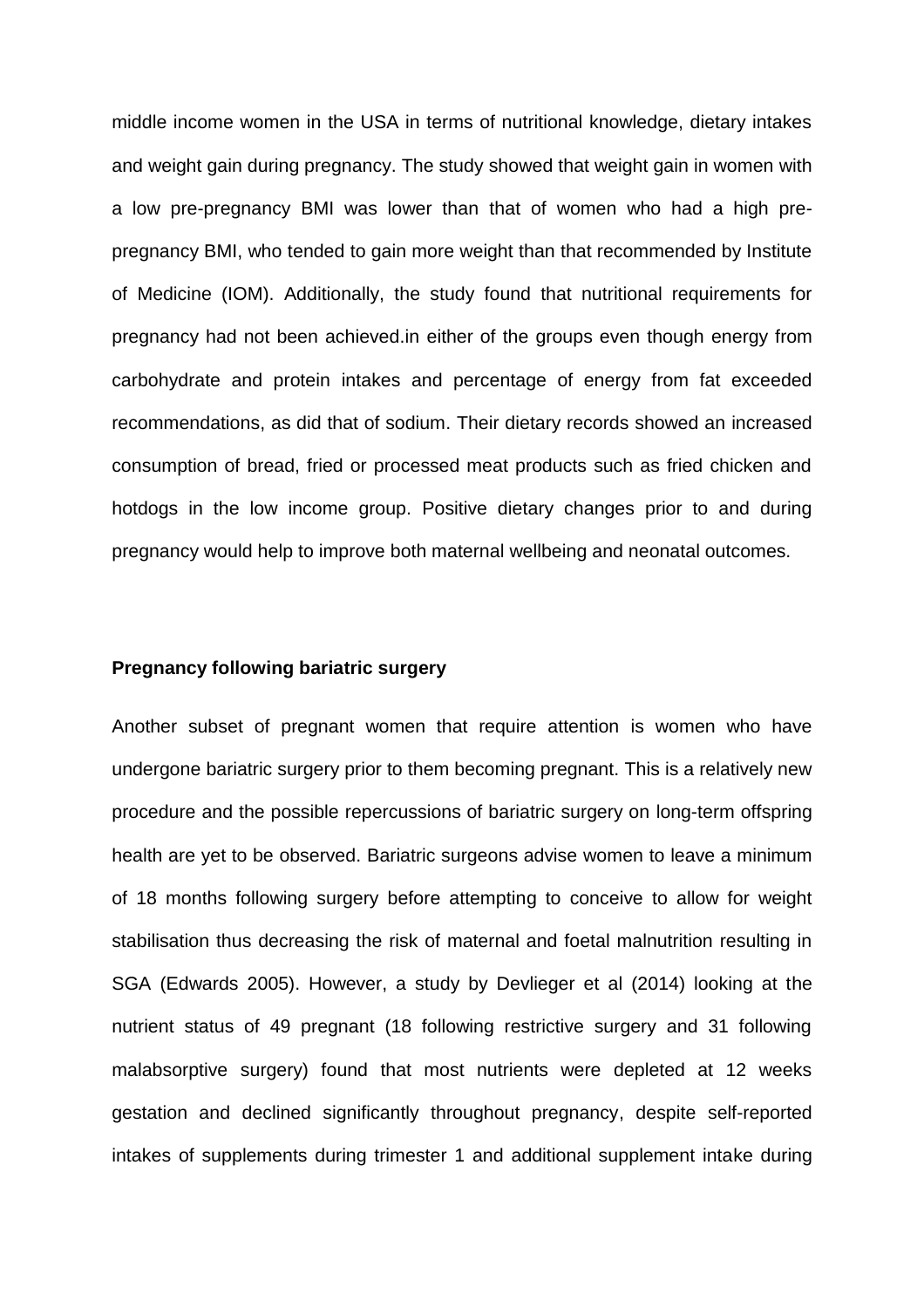trimesters 2 and 3. An earlier study by Pilezzo at al (2013) highlighted 3 clinical cases of foetal neural defects and malnutrition during pregnancy in women following bariatric surgery. None of the 3 women took nutritional supplements following the surgery or took advantage of nutritional surveillance or counselling. Only one of the women was taking supplements prior to conception but stopped within 6 weeks gestation. The other 2 women only started nutritional supplements between 20-22 weeks gestation but all 3 were deficient in many nutrients including vitamin A, vitamin B12, and the active form of vitamin D. Women who have undergone bariatric surgery are reliant on dietary supplements to sustain optimal health and there is the possibility of a conflict between maternal and foetal health status, however both these studies suggest that compliance with nutritional supplement regimens is poor in many women following bariatric surgery despite becoming pregnant (Devlieger et al 2013, Pilezzo et al 2013). It is likely that some general recommendations may not be appropriate to this group, particularly with regard to the avoidance of vitamin A and recommended intakes of 400μg/d folic acid. Furthermore, there are nutritional concerns regarding the quality of breast milk in post bariatric women who have undergone malabsorptive surgery. Inadequate serum vitamin B<sup>12</sup> levels observed in some lactating women may result in neonate deficiency and fat malabsorption may reduce the energy available in the breast milk, potentially affecting infant growth (Harris and Barger 2010). This suggests that careful pre-conceptual nutritional planning and increased post-partum nutritional monitoring may also be required in this population.

# **Nutritional support**

All pregnant women require nutritional support throughout pregnancy, to ensure optimal pregnancy outcomes. However, the vulnerable population groups described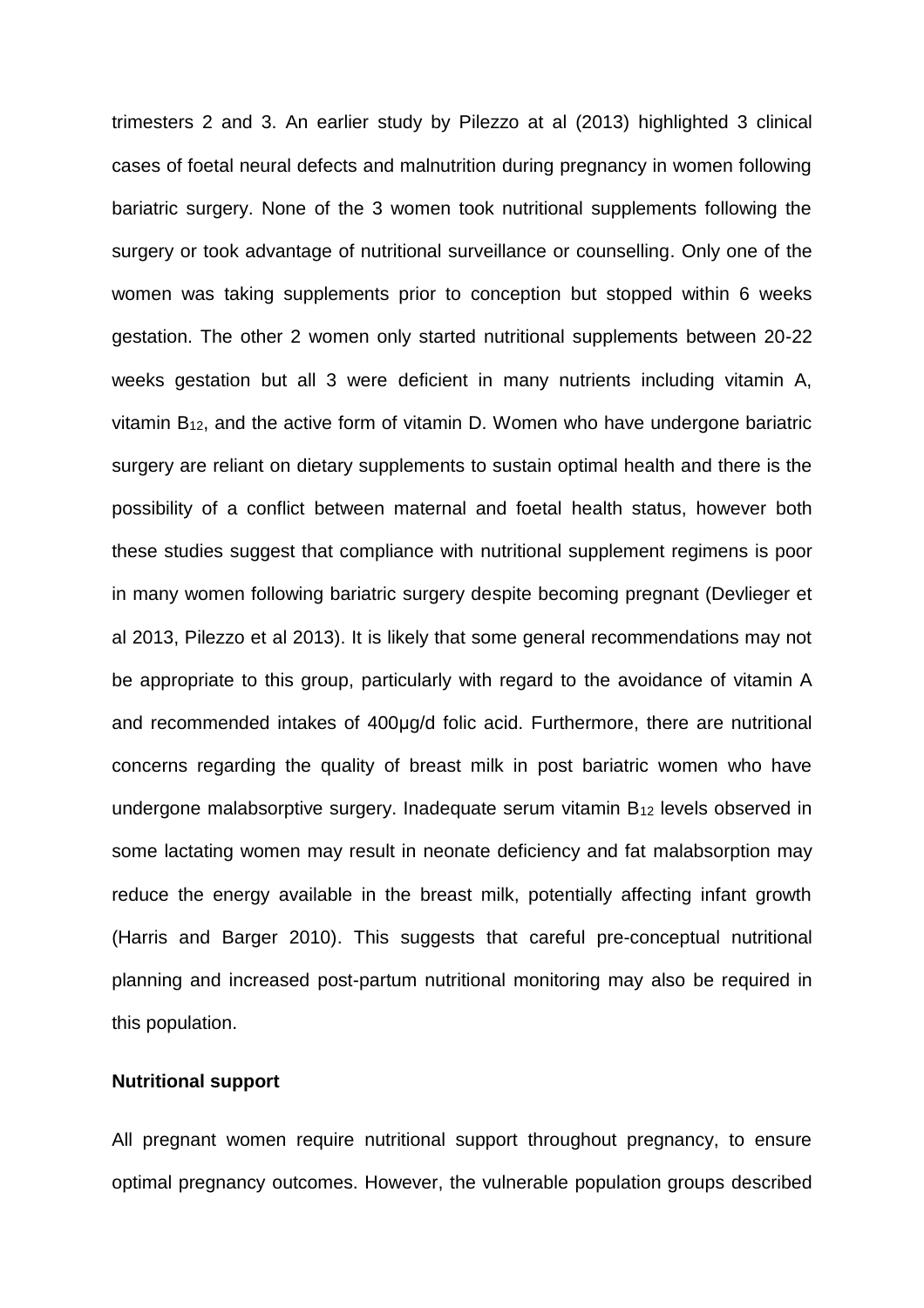here present major challenges to dietitians and nutritionists. Nutritional assessment is necessary to determine the adequacy of dietary intakes and establish personalised requirements.

#### **Supplementation**

NICE guidelines (2010) state that women who present for maternity services or health visitor appointments should receive healthy eating advice and those with a BMI ≥30kg/m<sup>2</sup> should be offered a structured weight loss programme following childbirth (NICE 2010). All pregnant women are advised to take 400μg folic acid and to eat foods that provide a rich source of folate or folic acid. For women who have a family history of NTD's, have had a baby with a NTD or if the woman has preexisting diabetes then 5mg/d is prescribed. Evidence suggests that it is folic acid taken 12 weeks prior to conception and 28 days post conception that is most effective in reducing the risk for NTD's and that folic acid supplements taken in the later stages of pregnancy confer no additional benefit (Lassi et al. 2013). Vitamin D status in breast fed infants is entirely dependent on the vitamin D status of the mother, therefore, a vitamin D supplement of 10μg/d is now recommended for all pregnant and breastfeeding women (NICE 2008).

NICE guidelines recommend the use of specific supplements such as folic acid, vitamin C and vitamin D. Additionally; iron supplements are also prescribed by GP's in some cases if haemoglobin levels are below 110g/L during the first trimester or 105g/L at week 28 of pregnancy, which are considered outside the normal range in the UK (SACN 2010). Healthy Start vitamins for pregnant women; currently contain - 70mg vitamin C, 10μg vitamin D and 400μg folic acid. However, opinion suggests that the 10μg/d of vitamin D recommended may be insufficient for many high risk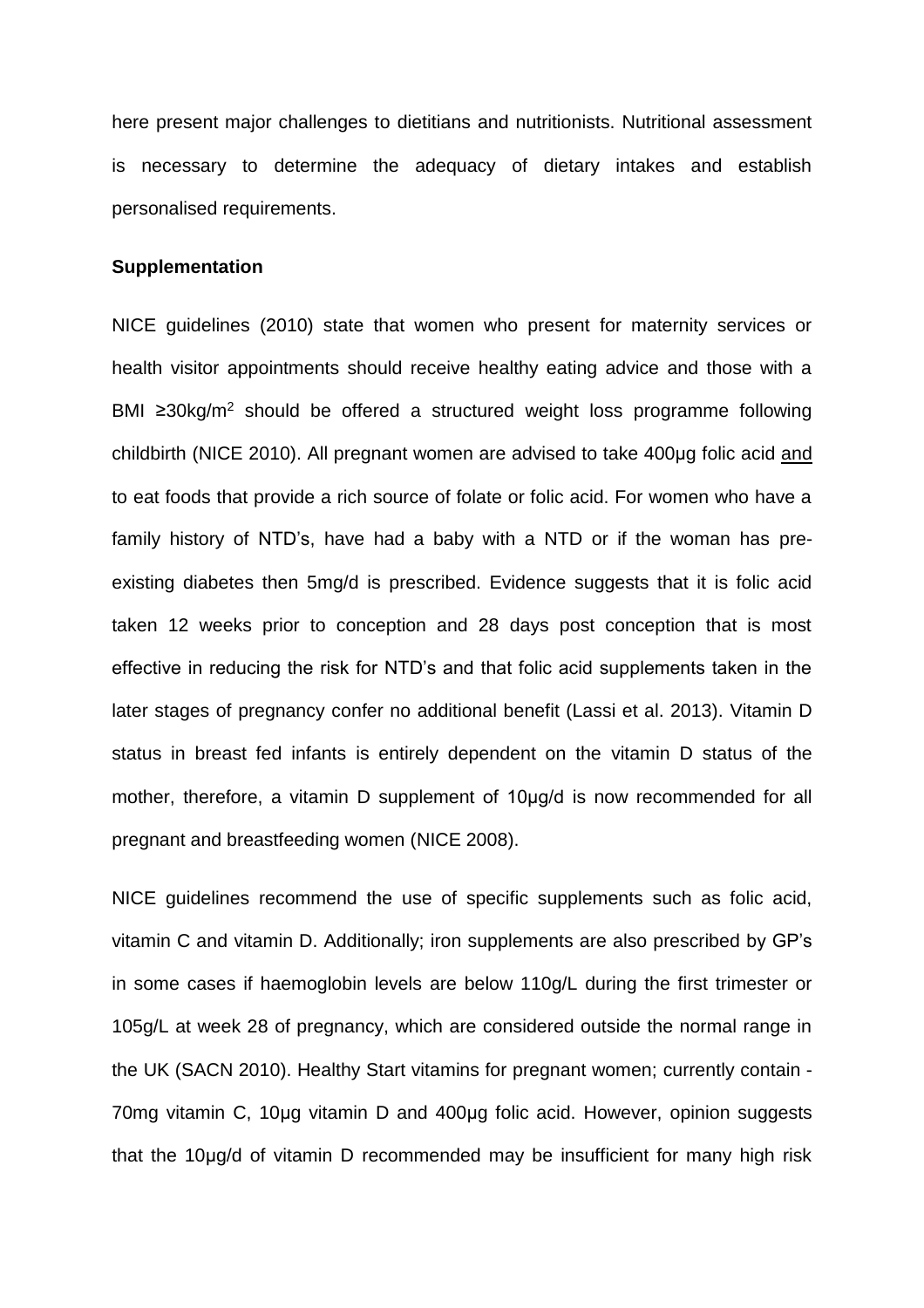groups and that trials to identify vitamin D intakes that would optimise circulating levels of 25(OH)D<sup>3</sup> are needed (SACN 2007). Women in receipt of benefits who are signed up to the Healthy Start scheme receive the vitamins for free and these are widely available via antenatal clinics and children's centres (NICE 2008). Some local authorities including Liverpool make the supplement available to all pregnant women but they are not free in all authorities (NICE 2008b).

It is generally acknowledged that additional micronutrient supplementation may support pregnancy owing to the demands that pregnancy places upon the body. However, the mechanisms as to how micronutrient supplementation affects pregnancy outcomes are not fully understood (Bekker, 2009). It is postulated that improved immune function may reduce the risk of infection thereby preventing preterm delivery; they may also improve energy metabolism and anabolic processes leading to a decrease in IUGR prevalence as well as improving the maternal response to stress (Shah and Ohlsson 2009). However, there is insufficient evidence attributing a deficiency of a specific nutrient to an adverse pregnancy outcome (Keen et al. 2003).

The use of supplements in certain populations has proven to be effective in mitigating the risks of low birth weight babies, of which there is a higher prevalence in the UK compared to other EU and developed countries (Ashdown-Lambert 2005), small for gestational age babies, and pre-term deliveries. This is particularly apparent in poorer countries.

#### **Limitations of dietary supplements**

With the exception of folic acid, for the prevention of NTDs and vitamin D supplementation, there is still insufficient evidence of any conferred benefit to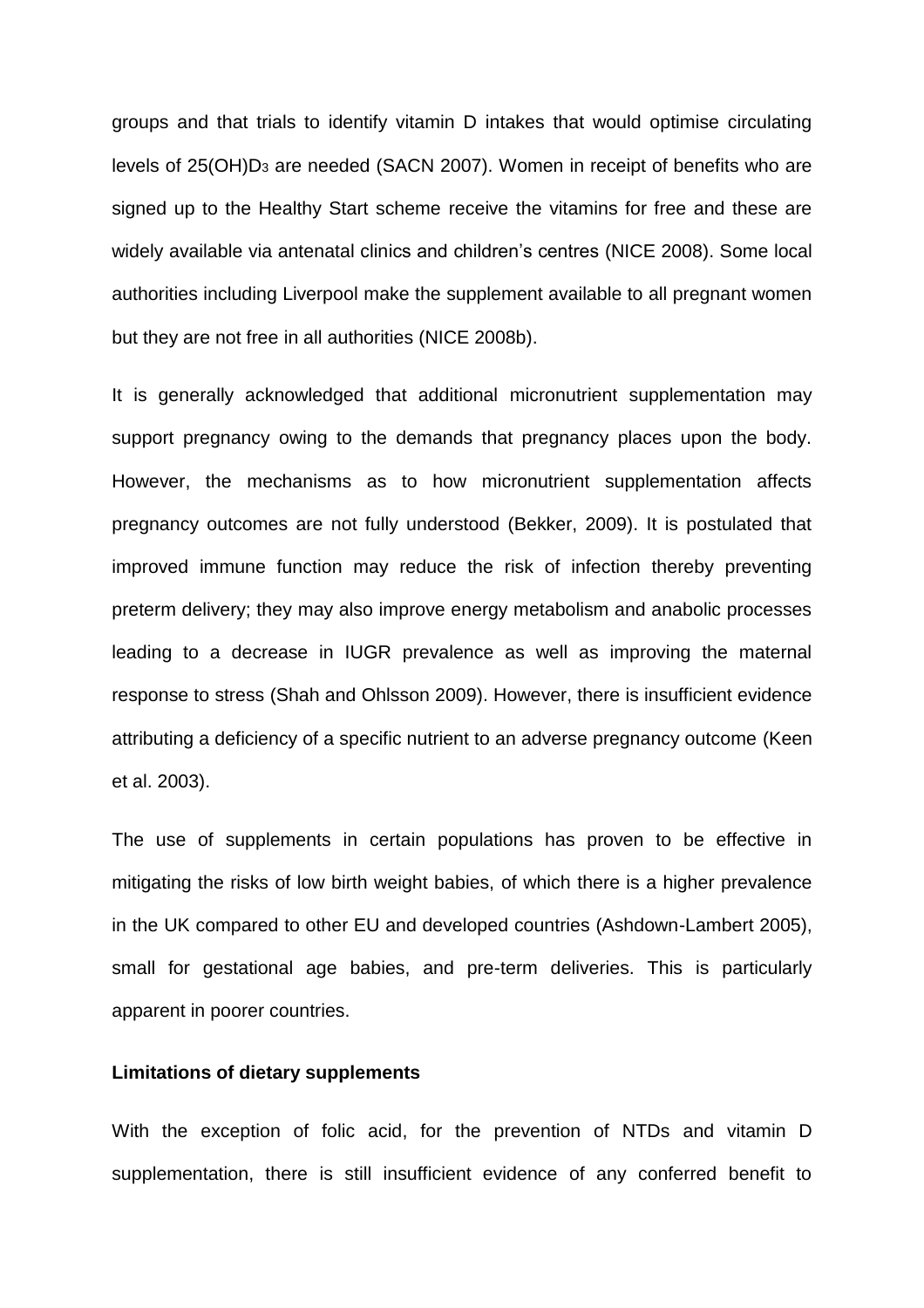pregnant women in developed countries from nutritional supplements (Picciano 2003). These findings are also supported by a review of interventions including 23 trials involving over 76,000 women assessed the effectiveness of multiple micronutrient supplements (MMS) in comparison to single micronutrient supplements. The findings suggested a positive effect on reducing SGA and low birth weight babies but no statistically significant differences for any other pregnancy outcome including pre-term births, miscarriage or maternal and neonatal mortality (Haider and Bhutta 2012).

Women need to be assessed with regard to supplement use and in developed countries such as the UK more consideration needs to be given to maternal diet. This should be reviewed as part of antenatal care to ensure that there is no risk of nutrient-nutrient interactions, which may affect the bioavailability, absorbency and/or utilisation of a nutrient, for example iron inhibits the absorption of zinc and calcium impairs the absorption of iron (EVN 2003). Additionally, nutrient-pharmaceutical interactions, which may either impair drug efficacy or inhibit nutrient absorption as a result of supplementation (Yetley 2007). Additionally, there is insufficient information about what constitutes the optimal micronutrient supplement during pregnancy, regarding what nutrients should be included, what form and when they should be taken (Keen et al. 2003).

The consensus is that all women of reproductive age in developed nations should be made aware of the importance of a nutrient rich dietary intake during pregnancy to ensure optimal pregnancy outcomes (Williamson and Wyness 2013).

# **Conclusion**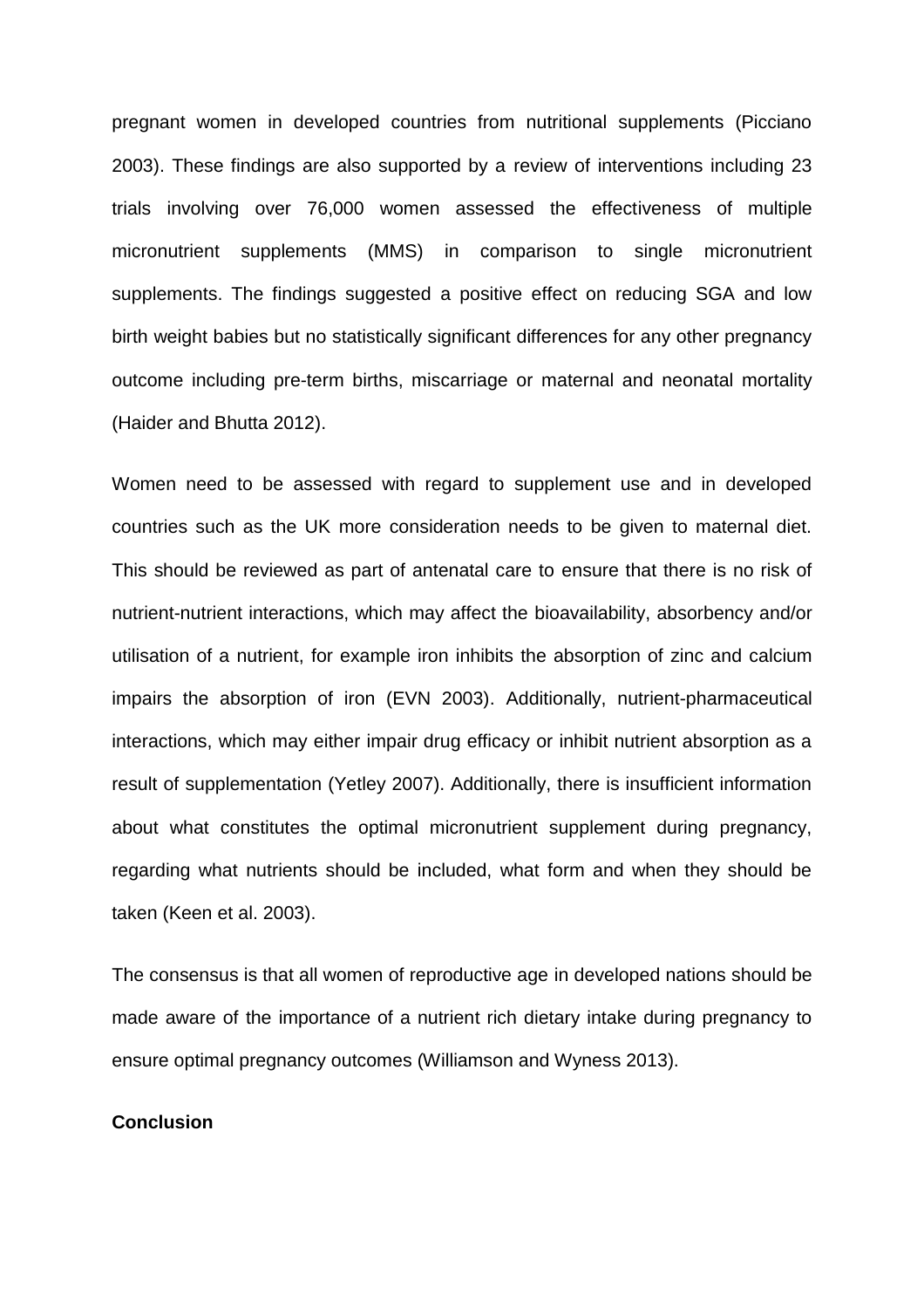The use of MMS needs to be approached with due caution. Whilst the use of supplements may be able to mitigate adverse outcomes in certain populations, there is still a question over optimal recommendations and in some cases it has been shown that over consumption may increase adverse outcomes. Animal model studies have also alluded to the possibility that higher micronutrient intakes during pregnancy may also be implicated in the risk for adult disease in offspring when exposed to an obesogenic diet post weaning (Lopez et al. 2013). Furthermore, because of the transgenerational impact of inadequate nutrition, it is sensible to encourage pregnant and breastfeeding women to consume nutrient rich foods to encourage positive weaning and early child feeding practices. It is more important that pregnant women are educated with regards to optimal nutrition and they derive their required nutrients from dietary sources where possible. Moreover, it could be argued that if supplements are going to have any effect, they should be taken preconceptually, as most complications of pregnancy arise in the first few weeks following conception.

The take home message has to be that pregnant women are 'eating for two' not in terms of quantity but, crucially, in terms of quality. It is the emphasis on eating a healthy balanced diet during pregnancy and breastfeeding that will potentially provide optimal maternal health, reverse the obesity trend and reduce the risk of metabolic diseases in the adult offspring. Moreover, there cannot be one-size fits all approach to nutrition and supplementation during pregnancy. Individuals have many differing needs that often go beyond the remit of midwives, requiring more detailed and/or personalised nutritional assessment and dietetic advice. Whilst the Healthy Start vitamins may be appropriate for many pregnant women, they may be insufficient for others who are at risk of nutritional deficiencies, including vitamin A.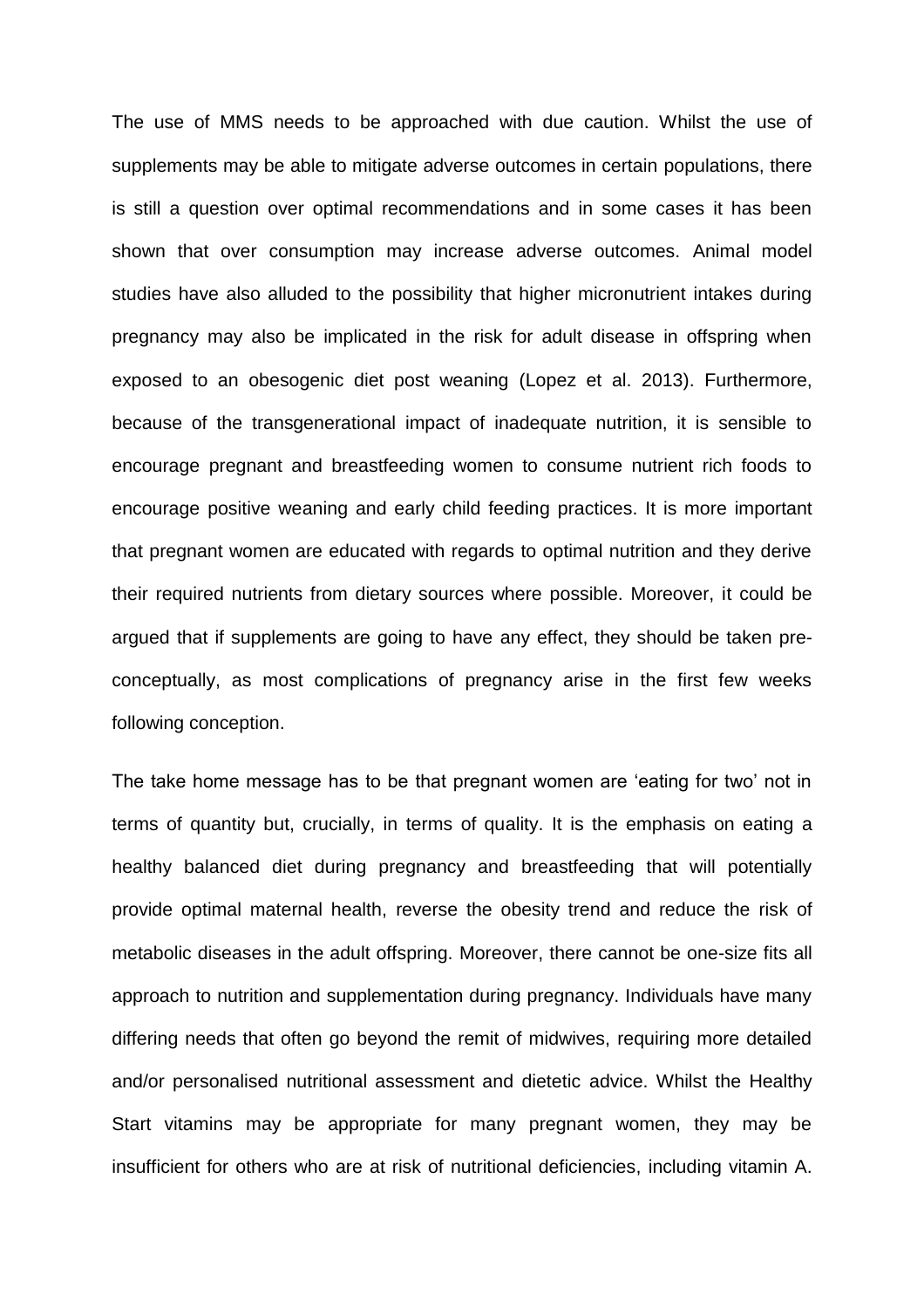Nutritional assessment and counselling should be made available to nutritionally vulnerable groups and a multidisciplinary approach where midwives can refer or signpost women to appropriately qualified dietitian's or nutritionists is needed. A paper by Barger (2010) outlining the effects of inadequate maternal nutrition on perinatal outcomes also advocates nutritional counselling and suggests women complete a form of dietary recall prior to antenatal appointments, screening for vulnerable populations, who can then be referred appropriately.

This review highlights micronutrient and supplement intakes during pregnancy, energy and macronutrient intakes are beyond the scope of this paper. This is covered in a paper by Blumfield et al (2012) entitled 'Systematic review and metaanalysis of energy and macronutrient intakes during pregnancy in developed countries'.

N.B. It should be noted that the information in this article applies to nutritional deficiencies as a result of inadequate dietary intakes and not due to genetic or metabolic disorders.

#### **References**

Abayomi, J. C., Watkinson, H., Boothby, J., Topping, J. and Hackett, A. F. (2009) Identification of 'hot spots' of obesity and being underweight in early pregnancy in Liverpool. *Journal of human nutrition and dietetics : the official journal of the British Dietetic Association, 22*(3), pp. 246-54.

Allgrove, J. and Mughal, M. Z. (2014) Calcium deficiency rickets: extending the spectrum of 'nutritional' rickets. *Archives Of Disease In Childhood, 99*(9), pp. 794- 795.

Bainbridge, J. (2007) The trouble with size 0. *British Journal of Midwifery, 15*(1), pp. 38-38 1p.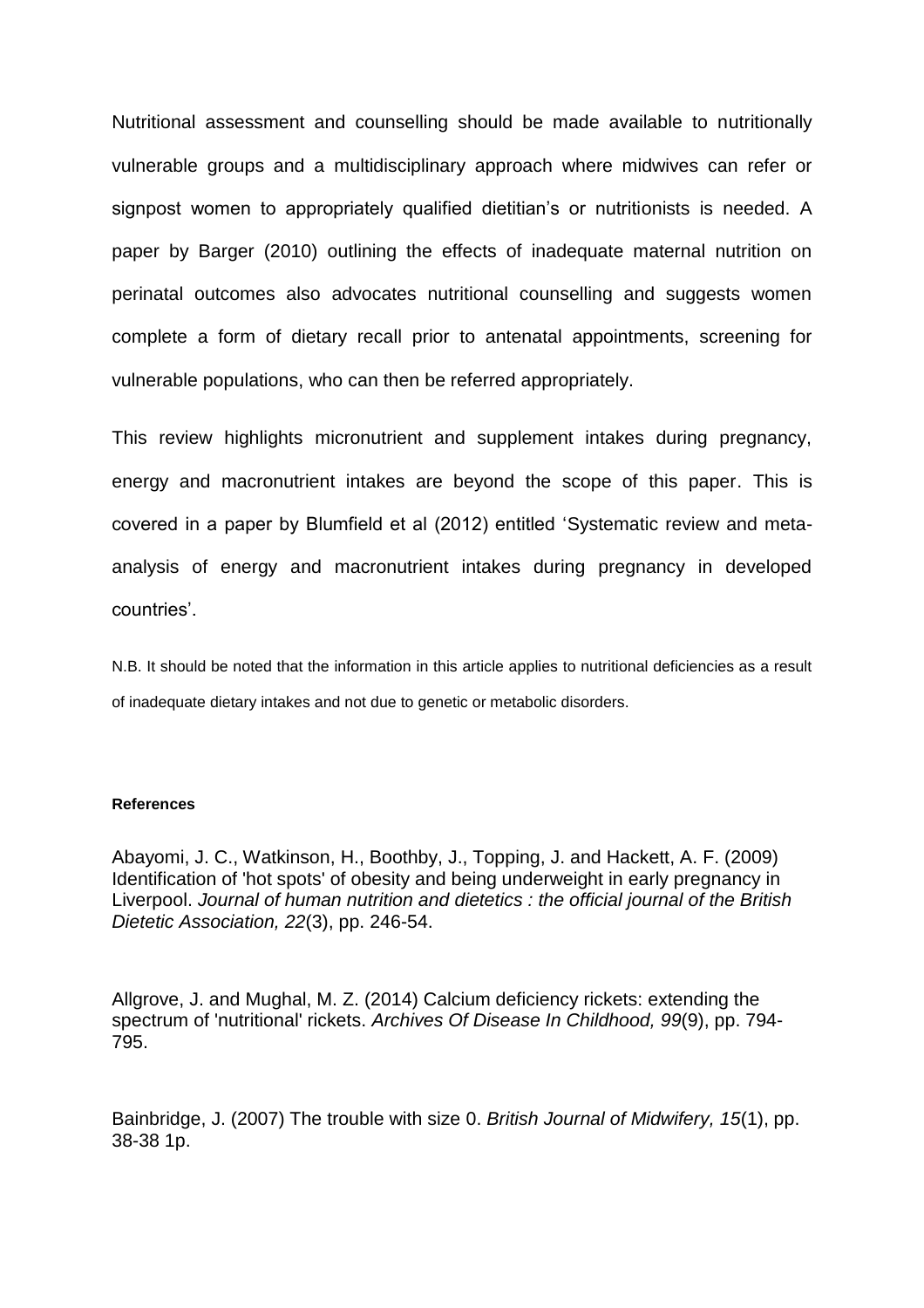Barger, M. K. (2010) Maternal Nutrition and Perinatal Outcomes. *Journal of Midwifery & Women's Health, 55*(6), pp. 502-511 10p.

Barker, D. J. P., Gelow, J., Thornburg, K., Osmond, C., Kajantie, E. and Eriksson, J. G. (2010) The early origins of chronic heart failure: impaired placental growth and initiation of insulin resistance in childhood. *European Journal of Heart Failure, 12*(8), pp. 819-825.

Bender, D. A. (2002) The Vitamins. in Gibney, M. J., Vorster, H. H. and Kok, F. J., (eds.) *Introduction to Human Nutrition*,UK: Blackwell

Berti, C., Biesalski, H. K., Gärtner, R., Lapillonne, A., Pietrzik, K., Poston, L., Redman, C., Koletzko, B. and Cetin, I. (2011) Micronutrients in pregnancy: Current knowledge and unresolved questions. *Clinical Nutrition, 30*(6), pp. 689-701.

DH (2008) Getting maternity services right for pregnant teenagers and young fathers. in Department for Health and Department for children, s. a. f., (eds.),Nottingham: DCSF publications.

Doak, C. M., Adair, L. S., Bentley, M., Monteiro, C. and Popkin, B. M. (2004) The dual burden household and the nutrition transition paradox. *International Journal of Obesity, 29*(1), pp. 129-136.

Fowles, E. R. (2002) Comparing pregnant women's nutritional knowledge to their actual dietary intake. *MCN. The American Journal Of Maternal Child Nursing, 27*(3), pp. 171-177.

Gluckman, P. D., Cutfield, W., Hofman, P. and Hanson, M. A. (2005) The fetal, neonatal, and infant environments-the long-term consequences for disease risk. *Early Human Development, 81*(1), pp. 51-9.

Haider, B. A. and Bhutta, Z. A. (2012) Multiple-micronutrient supplementation for women during pregnancy. *The Cochrane Database Of Systematic Reviews, 11*, pp. CD004905.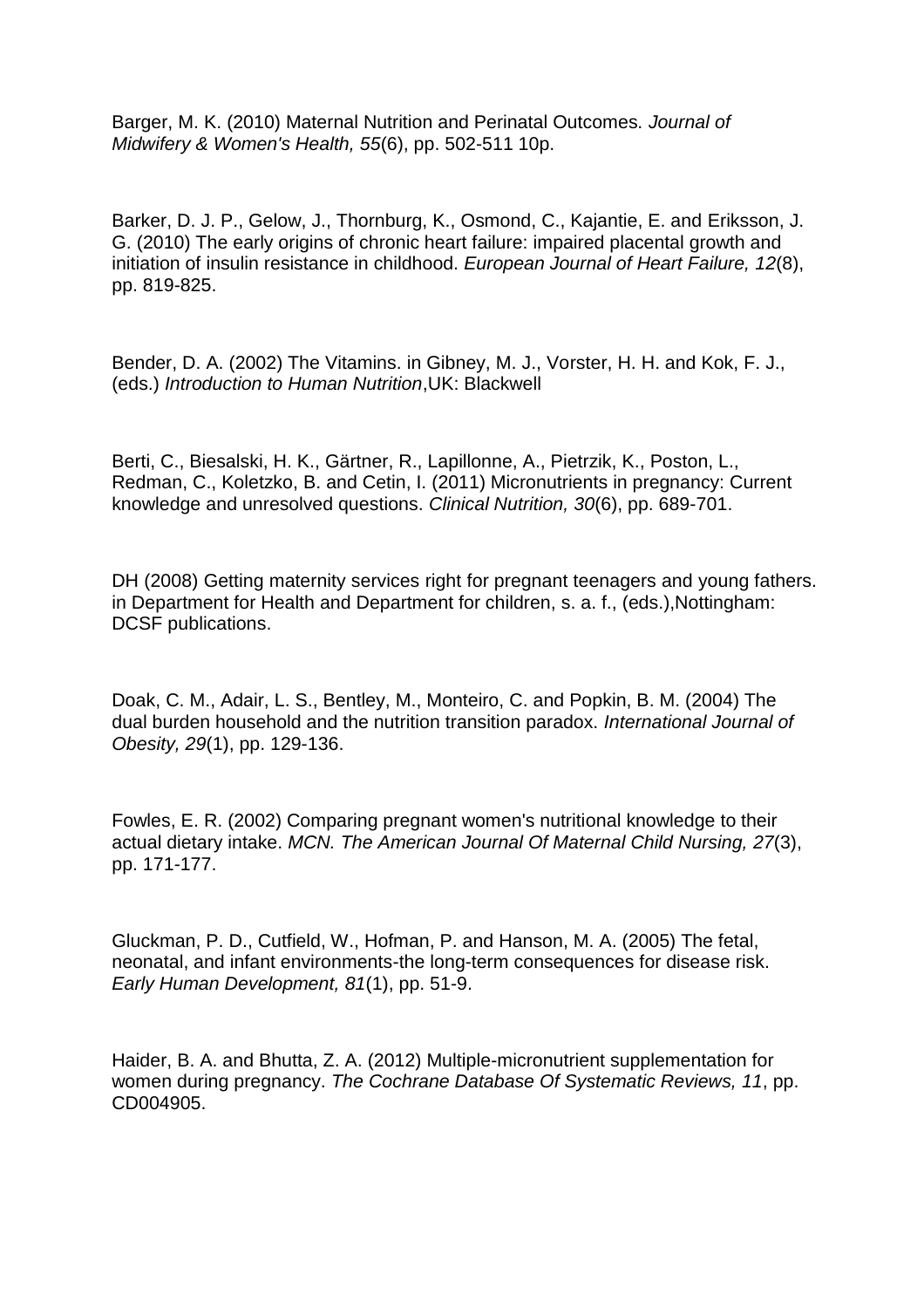Han, Z., Mulla, S., Beyene, J., Liao, G. and McDonald, S. D. (2011) Maternal underweight and the risk of preterm birth and low birth weight: a systematic review and meta-analyses. *International Journal of Epidemiology, 40*(1), pp. 65-101.

Harris, A. A. and Barger, M. K. (2010) Specialized care for women pregnant after bariatric surgery. *Journal of Midwifery & Women's Health, 55*(6), pp. 529-539.

Jackson, A. A. and Robinson, S. M. (2001) Dietary guidelines for pregnancy: a review of current evidence. *Public Health Nutrition, 4*(2B), pp. 625-630.

Jeric, M., Roje, D., Medic, N., Strinic, T., Mestrovic, Z. and Vulic, M. (2013) Maternal pre-pregnancy underweight and fetal growth in relation to institute of medicine recommendations for gestational weight gain. *Early Human Development, 89*(5), pp. 277-281 5p.

Judd, J. (2013) Rickets in the 21st century: A review of the consequences of low vitamin D and its management. *International Journal of Orthopaedic & Trauma Nursing, 17*(4), pp. 199.

Keen, C. L., Clegg, M. S., Hanna, L. A., Lanoue, L., Rogers, J. M., Daston, G. P., Oteiza, P. and Uriu-Adams, J. Y. (2003) The plausibility of micronutrient deficiencies being a significant contributing factor to the occurrence of pregnancy complications. *JOURNAL OF NUTRITION, 133*(5), pp. 1597S-1605S.

Lopez, S. A. R., Poon, A. N., Szeto, I. M. Y., Ma, D. W. L. and Anderson, G. H. (2013) High multivitamin intakes during pregnancy and postweaning obesogenic diets interact to affect the relationship between expression of PPAR genes and glucose regulation in the offspring. *JOURNAL OF NUTRITIONAL BIOCHEMISTRY, 24*(5), pp. 877-881.

McMahon, D. M., Liu, J., Zhang, H., Torres, M. E. and Best, R. G. (2013) Maternal obesity, folate intake, and neural tube defects in offspring. *Birth Defects Research Part A - Clinical and Molecular Teratology, 97*(2), pp. 115-122.

NICE (2008a) Maternal and Child Nutrition. in *NICE Public Health Guidance 11*: National Institute for Health and Clinical Excellence.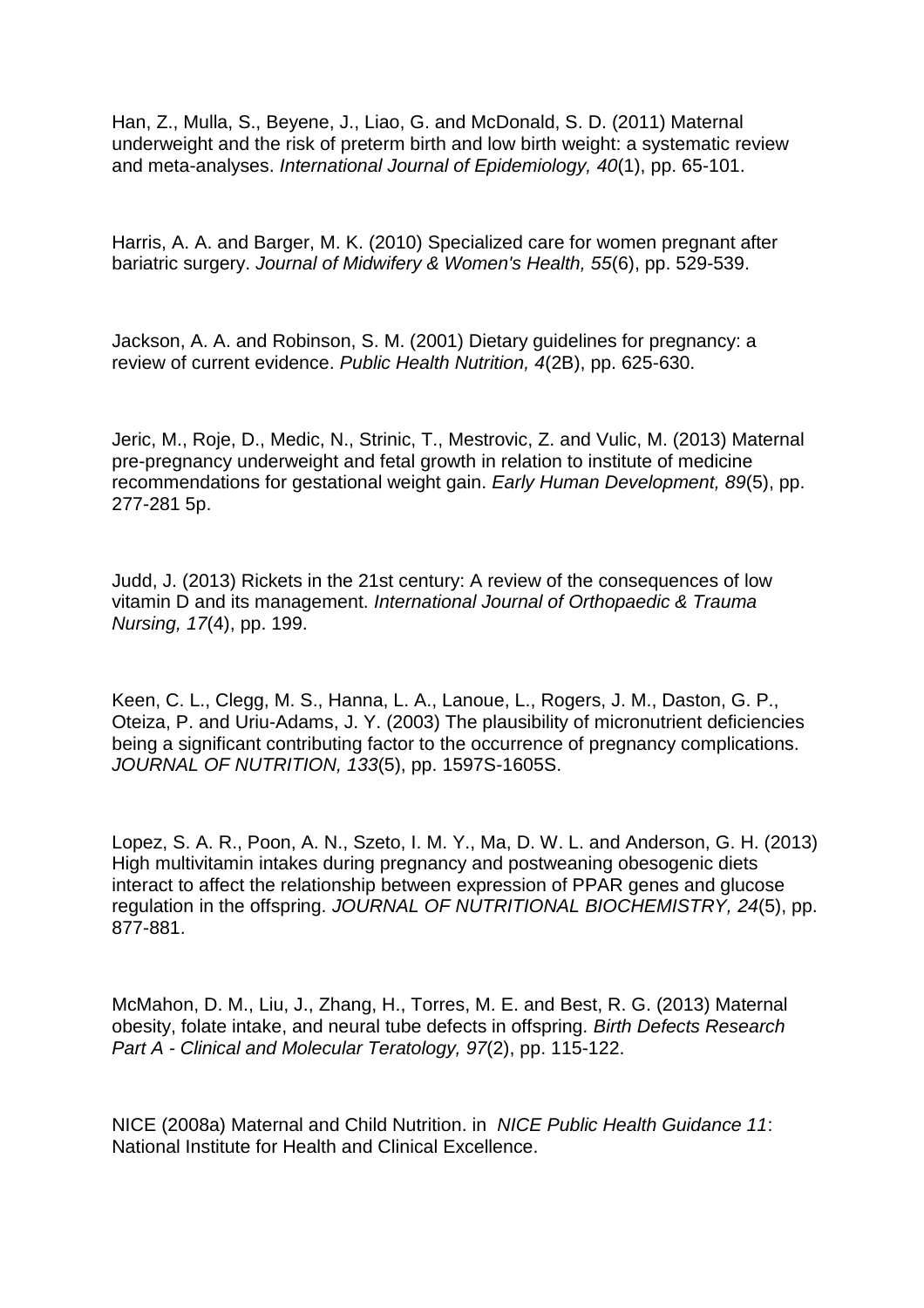NICE (2008b) *Maternal and child nutrition*: National Institute for Health and Care Excellence.

NICE (2010) Weight management before, during and after pregnancy. in *NICE Clinical Guideline 27*: National Institute for Health and Clinical Excellence.

Nyaradi, A., Li, J. H., Hickling, S., Foster, J. and Oddy, W. H. (2013) The role of nutrition in children's neurocognitive development, from pregnancy through childhood. *FRONTIERS IN HUMAN NEUROSCIENCE, 7*.

Osmond, C. and Barker, D. J. (2000) Fetal, infant, and childhood growth are predictors of coronary heart disease, diabetes, and hypertension in adult men and women. *Environmental Health Perspectives, 108 Suppl 3*, pp. 545-53.

Polanska, K., Muszynski, P., Sobala, W., Dziewirska, E., Merecz-Kot, D., Hanke, W., Polańska, K. and Muszyński, P. (2015) Maternal lifestyle during pregnancy and child psychomotor development - Polish Mother and Child Cohort study. *Early Human Development, 91*(5), pp. 317-325 9p.

SACN (2006) *SACN folate and disease prevention report*. London: Scientific Advisory Committee on Nutrition

Salihu, H. M., Lynch, O., Alio, A. P., Mbah, A. K., Kornosky, J. L. and Marty, P. J. (2009) Extreme maternal underweight and feto-infant morbidity outcomes: a population-based study. *Journal of Maternal-Fetal & Neonatal Medicine, 22*(5), pp. 428-434 7p.

Shah, P. S. and Ohlsson, A. (2009) Effects of prenatal multimicronutrient supplementation on pregnancy outcomes: a meta-analysis. *CMAJ: Canadian Medical Association Journal = Journal De L'association Medicale Canadienne, 180*(12), pp. E99-E108.

Strain, J. J. and Cashman, K. D. (2002) Minerals and Trace Elements. in Gibmey, M. J., Vorster, H. H. and Kok, F. J., (eds.) *Introduction to Human Nutrition*,UK: Blackwell.